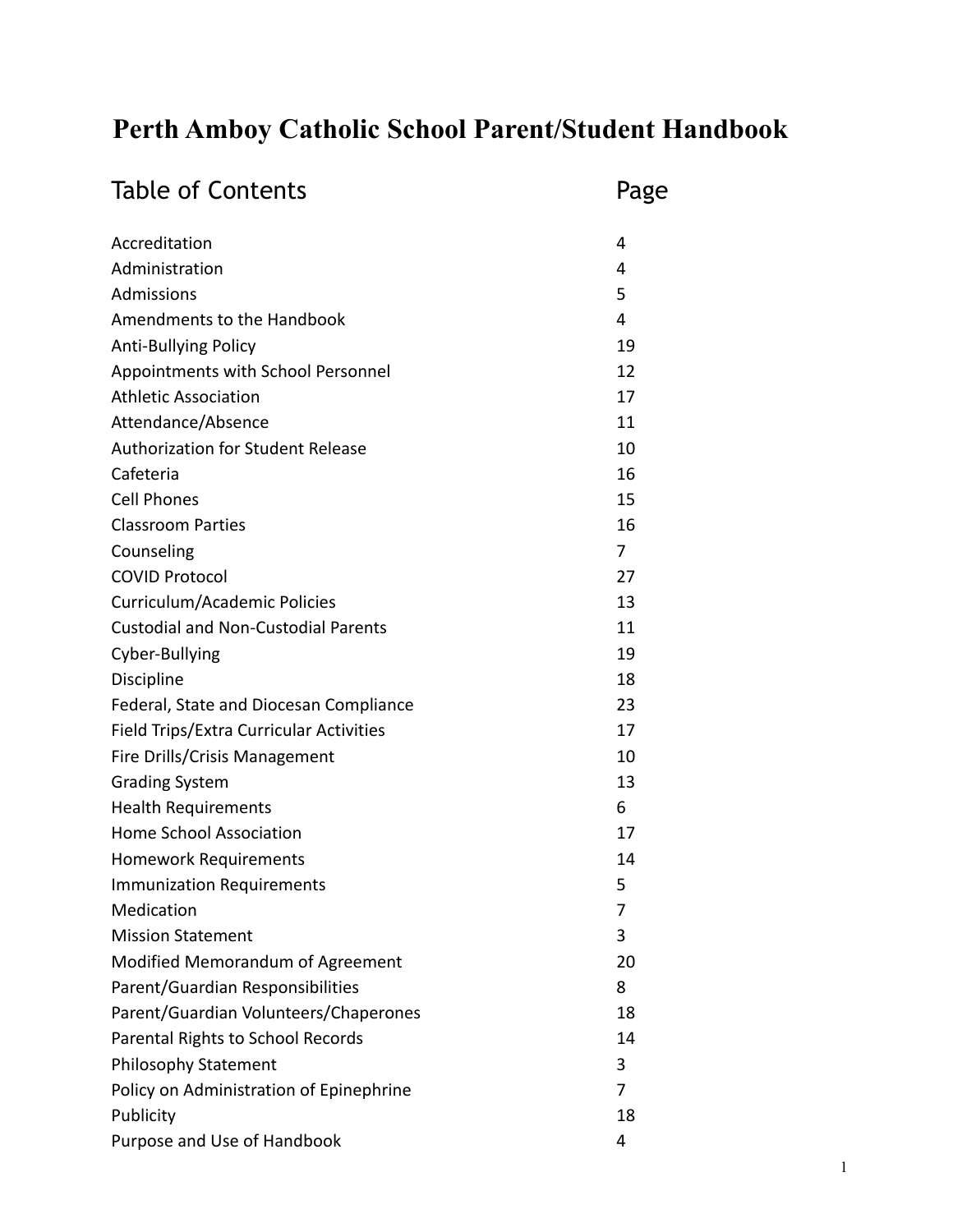| <b>Regular Communication with Parents/Guardians</b>     | 13 |
|---------------------------------------------------------|----|
| <b>Release of Student</b>                               | 11 |
| Religious Education and Religious Services              | 15 |
| <b>School Hours</b>                                     | 9  |
|                                                         |    |
| Search and Seizure Policy                               | 19 |
| <b>Sexting Policy</b>                                   | 21 |
| <b>Student Responsibilities</b>                         | 8  |
| <b>Students Bringing Cash to School</b>                 | 16 |
| Technology                                              | 15 |
| Technology Acceptable Use Policy                        | 15 |
| Transportation                                          | 9  |
| Tuition                                                 | 5  |
| Uniforms/Personal Grooming                              | 16 |
| Use of School Logo                                      | 18 |
| Use of Student Pictures/Information                     | 18 |
| <b>Visitors to School</b>                               | 10 |
| Weather/Emergency Notifications and Information Updates | 10 |

## **Appendices**

| Anti-Bullying                        | 24  |
|--------------------------------------|-----|
| Parking, Drop Off/Pick Up Procedures | 26  |
| <b>School Tuition</b>                | 23. |
| Uniform Dress Code                   | 25. |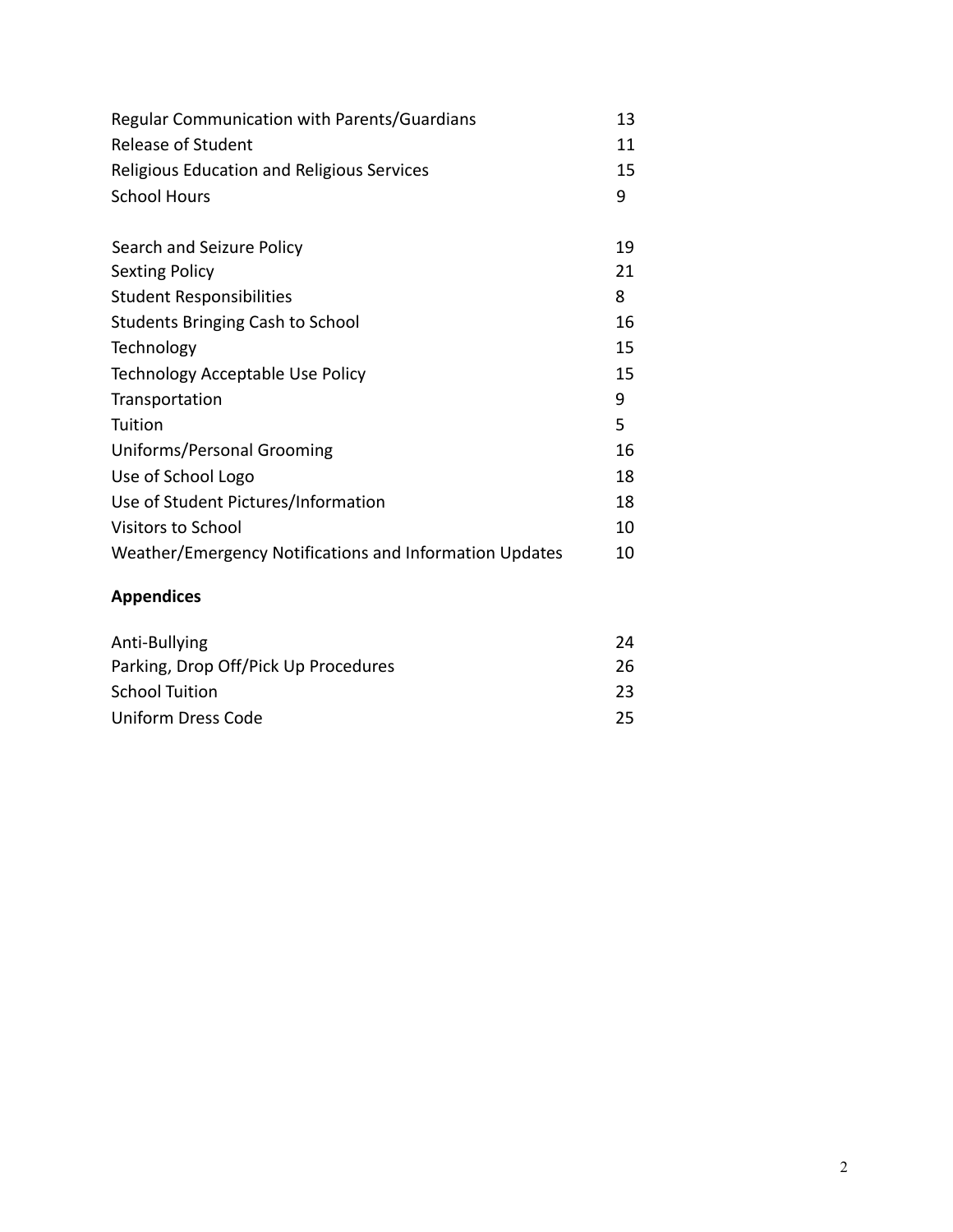#### **Perth Amboy Catholic School Parent/Student Handbook**

Revised October 2021

#### MISSION STATEMENT

*The mission of Perth Amboy Catholic School is to enlighten, inspire, and nurture the minds, hearts, and souls of the children entrusted to our care with Gospel Values and Academic Excellence.*

#### PHILOSOPHY STATEMENT

Perth Amboy Catholic School acknowledges and accepts the Gospel of Jesus Christ and its expression through the Roman Catholic faith with its Scripture and Tradition as the foundation of our Christian community. Ministering to a culturally and economically diverse population, and sensitive to its needs, Perth Amboy Catholic School exercises an "option for the poor" in bringing the Good News of Jesus to all. It recognizes the uniqueness of the individual as a child of God. This knowledge is used to enhance the child spiritually, academically, socially, and physically through the daily curriculum and enrichment activities.

The primary concern of this school is the formation of a mature Christian, who is empowered by the values of a quality education. The student is encouraged to think clearly, to develop problem solving strategies, and to be an active participant in the learning process. Perth Amboy Catholic School is committed to the formation of the complete student who is able to interact harmoniously with others who is both competent and self-disciplined, and who will continue to grow in personal holiness in the Spirit of Christ.

Perth Amboy Catholic School provides a safe, nurturing environment conducive to learning, where curiosity and creativity are recognized and promoted. *The curriculum of study adheres to the guidelines of the Diocese of Metuchen and the state of New Jersey.* The instruction of the students follows a logical progression of skills development that is age and grade appropriate. The integration of technology is encouraged. Students are guided in the use of the Internet as an information source. Resources and learning activities that reflect cultural diversity are utilized. In addition, auxiliary services provide students with opportunities for counseling and individual evaluation.

Responsible citizenship is valued and nurtured. Students are provided activities which broaden their knowledge of the civic community on all levels. Students are instructed with respect to individual civil rights and obligations. Patriotism is fostered and leadership qualities emphasized. A strong commitment to the founding principles of our country as "one nation under God" is daily affirmed.

Procedures and practices that develop the students' minds and bodies are maintained throughout the curriculum. Students receive instruction in the value and importance of positive health habits and attitudes. The school administrator and the principal work collaboratively with the Perth Amboy Catholic School Advisory Council to ensure proper implementation of diocesan and state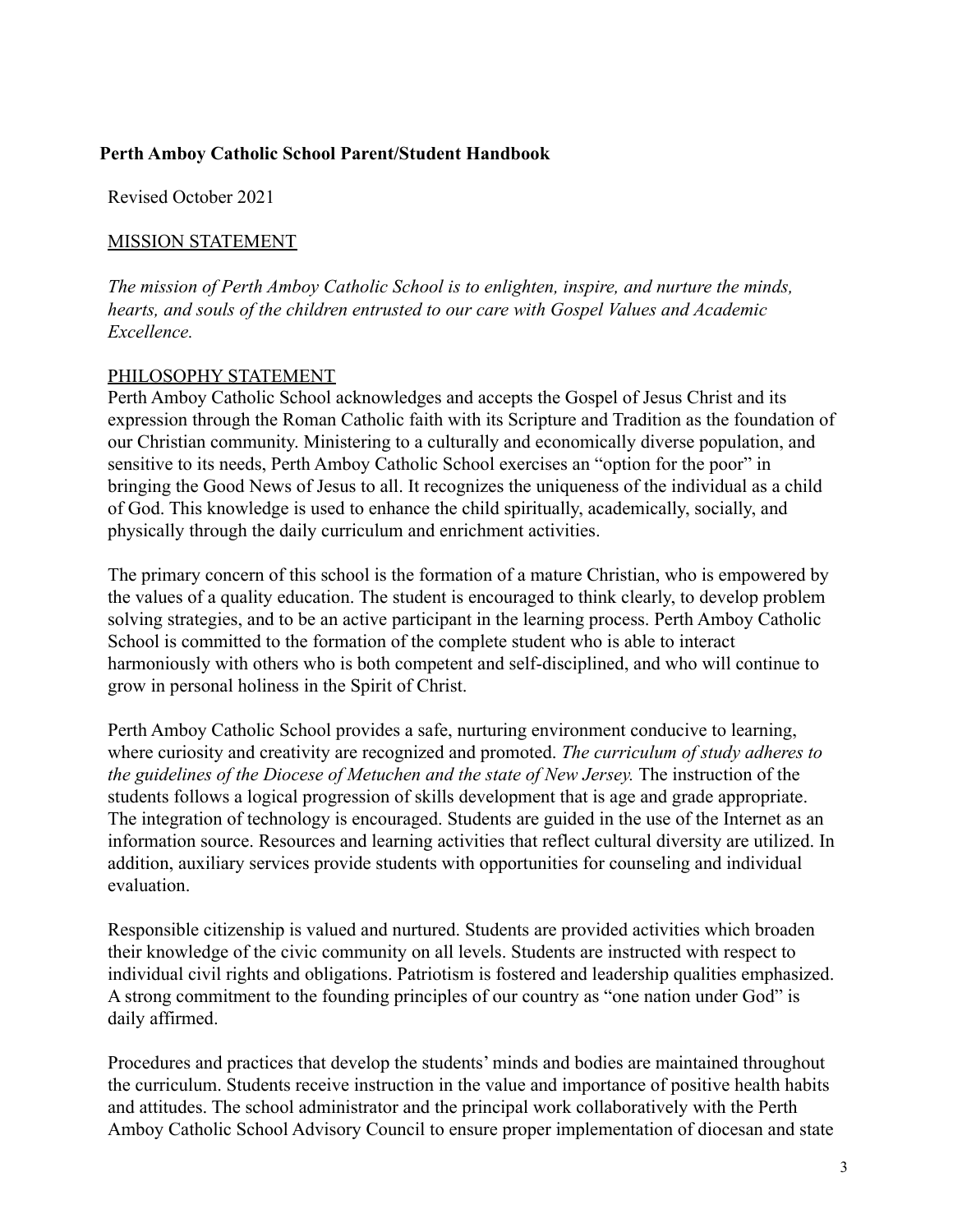policies and procedures. The faculty maintains a high standard of professional excellence by blending modern and traditional teaching techniques. Teachers develop curricula and instructional programs that include appropriate technology. Teachers share the Ministry of Evangelization through their Christian witness, daily prayer, and the instruction of Catholic Christian Doctrine.

Perth Amboy Catholic School, together with parents/guardians, strives to develop an enlightened, tolerant and self-reliant student instilled with Christian values, including honesty, charity, social and personal responsibility. Each student has the opportunity to witness God's work in action through daily school activities and outreach programs. Hand-in-hand with the clergy, lay, and religious leaders of our Roman Catholic parishes and a faculty committed to excellence, the students learn the value and significance of peace and justice, self-respect, and commitment to Christian ideals. With Jesus as the Master Teacher, students are encouraged to strive for personal success in all areas of learning and to achieve the competencies necessary to meet the challenges of the future.

#### ACCREDITATION

Perth Amboy Catholic School is **AdvancEd** accredited.

#### PURPOSE AND USE OF HANDBOOK

The handbook exists to foster the efficient operation of Perth Amboy Catholic School. To meet this objective, the school administration is given flexibility and the ability to exercise discretion. In appropriate circumstances, the administrator and/or the principal has the discretion to take actions other than those specified in the handbook. This handbook is not intended and should not be considered to create any additional rights for the student or parents/guardians. Rather, in order to help each child grow in self-discipline, this parent/student handbook is provided as a policy and guide.

#### AMENDMENTS TO THE HANDBOOK

This handbook is subject to change at any time when determined necessary by the school administration. If changes are made to the handbook, parents/guardians will be notified promptly.

#### ADMINISTRATION

| Administrator:                  |                                                       |
|---------------------------------|-------------------------------------------------------|
| Principal:                      | Anacelis Diaz                                         |
| Faculty:                        | Introduced every September at Back to School Night    |
| <b>School Advisory Council:</b> | Administrator, Pastors, Principal, Lay Members        |
| Home/School Association:        | Administrator, Principal, Teachers, Parents/Guardians |

All parents/guardians with students currently enrolled are members of the Perth Amboy Catholic School Home/School Association. **(***See Home and School Association below***).**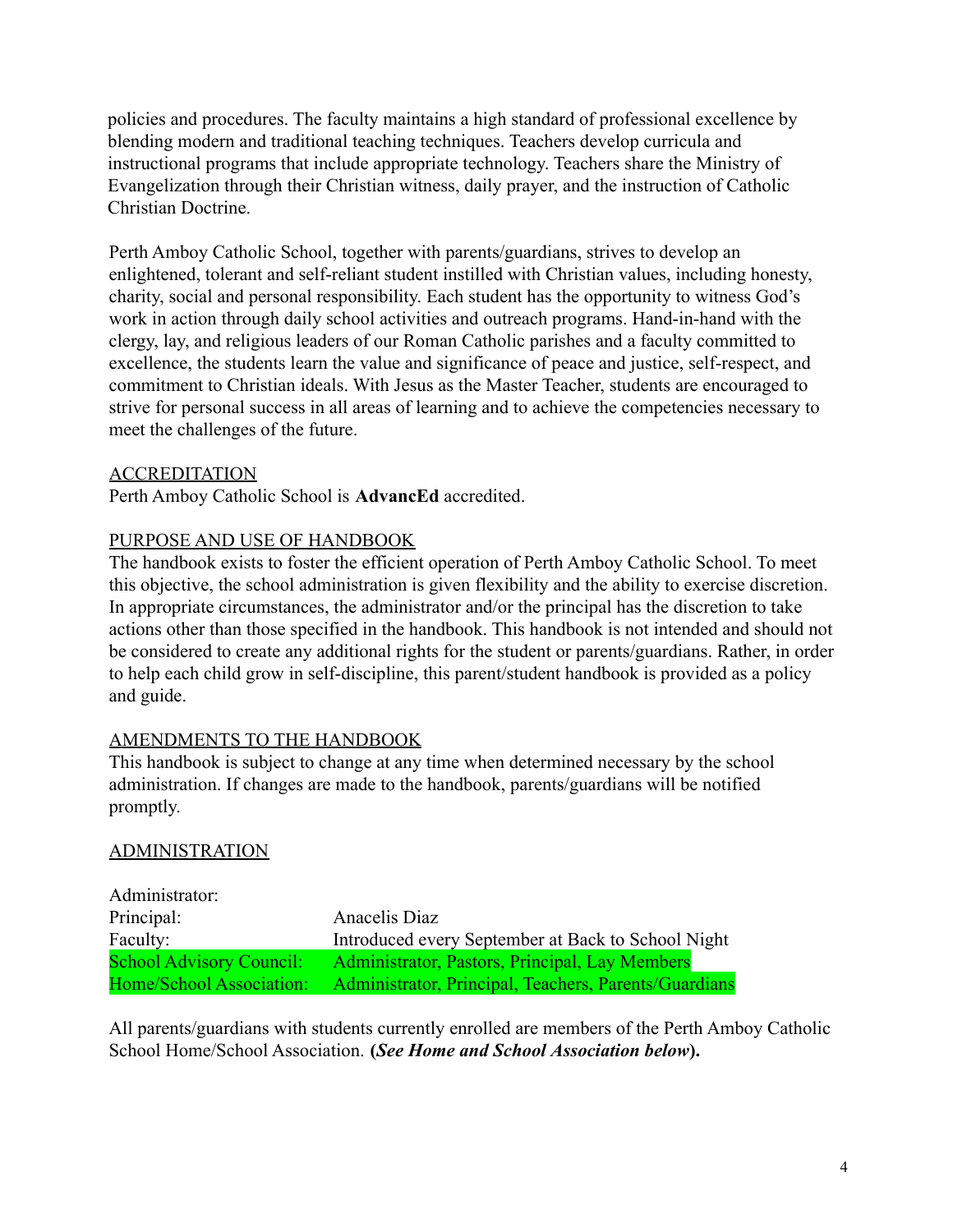## ADMISSIONS **NOTICE OF NONDISCRIMINATORY POLICY AS TO STUDENTS**

*Perth Amboy Catholic School admits students of any race, color, national and ethnic origin to all the rights, privileges, programs, and activities generally accorded or made available to students at the school. It does not discriminate on the basis of race, color, national and ethnic origin in administration of its educational policies, admission policies, scholarship and loan programs, and athletic and other school-administered programs.*

Whenever available spaces are limited in any given grade level, preference will be given to registered parishioners of the parishes of Perth Amboy Catholic School and students transferring from other Catholic schools.

A waiting list is maintained for one academic year only. Registration is required for all students for each succeeding academic year.

A birth certificate must be submitted for proof of age. Catholic applicants are to provide a Baptismal Certificate and the verification of the reception of any additional sacraments.

- The Pre-kindergarten 3 child must be three years old on or before October 15 of the upcoming academic school year.
- The Pre-kindergarten 4 child must be four years old on or before October 15 of the upcoming academic school year.
- The Kindergarten child must be five years old on or before October 15 of the upcoming academic school year.
- The First Grade child must be six years old on or before October 15 of the upcoming academic school year.

Students transferring to Perth Amboy Catholic School are to have transfer notification and the most recent report card and standardized test scores. Registration forms must first be filed with the School Office. Parents/guardians and students are to interview with the principal before acceptance is made final. All new students are accepted on probation for a period of 45 school days. *(See letter of probationary acceptance).*

#### TUITION

Perth Amboy Catholic School has an established tuition rate for the school. The tuition rate meets the minimum tuition amount defined annually by the Office of Schools. The family tuition rate for a family with multiple children in the school will be determined according to diocesan guidelines. Perth Amboy Catholic School reserves the right to cancel the registration of any student whose family fails to meet tuition requirements. *(See Appendix 1).*

### IMMUNIZATION REQUIREMENTS

According to New Jersey State Law, all students attending school in New Jersey must receive the following immunizations:

Diptheria/Pertussis/Tetanus (DTaP)-5 Total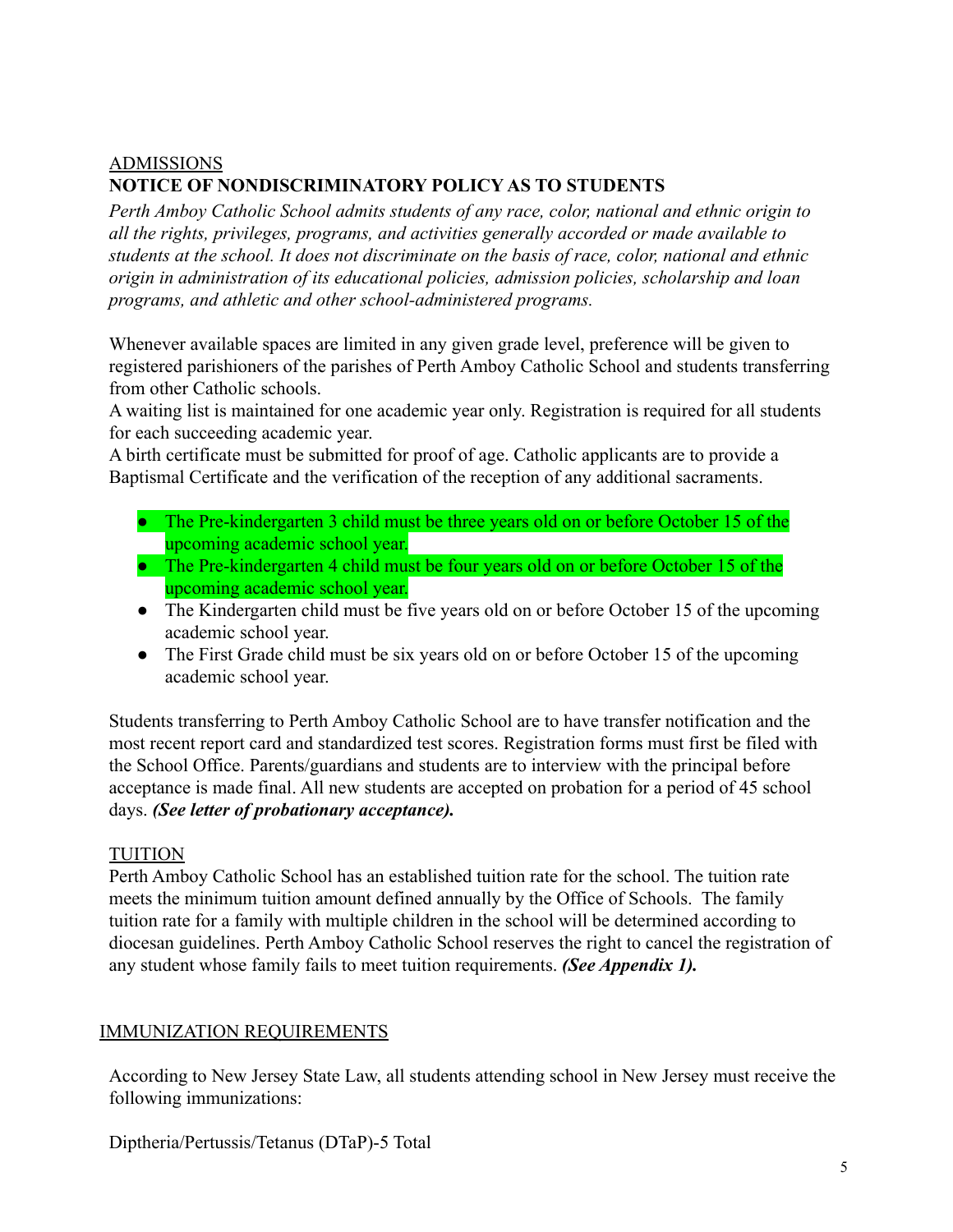TdaP-All students in the  $6<sup>th</sup>$  grade who are 11 years or older. If a student's birthday is after the start of the school year, he/she can wait until they are age eligible. Appointment to receive the vaccine should be within two weeks after birthday.

Polio- 4 doses

Measles/Mumps/Rubella(MMR)- 1 does given after 12 months of age and one dose before entering Kindergarten (Total-2 doses)

HIB- at least one dose

Hepatitis B -3 doses

Varicella- 1 dose given after 12 months of age TB test- recommended- required if entering school from certain countries. Please call the nurse with this information

Meningococcal Vaccine- All students in the  $6<sup>th</sup>$  Grade who are 11 years or older. (Student should be age eligible-see note with Tdap)

#### **All immunizations must be completed and documentation given to the school nurse before the child will be permitted to enter school in September. Student will be excluded until immunizations are completed.**

**DPT**: four doses minimum **OPV**: three doses minimum, provided at least one dose is given on or after the fourth birthday. **MEASLES** vaccine: one dose administered on or after the first birthday. **RUBELLA** vaccine: administered on or after the first birthday; children who were immunized

before the first birthday are to be re-immunized. **MUMPS** vaccine: one dose administered on or after the first birthday; children who were immunized before the first birthday are to be re-immunized.

#### *IMMUNIZATIONS FOR ALL SIXTH GRADE STUDENTS BORN ON OR AFTER JANUARY 1, 2008*

The first vaccine is a **tdap booster**: students must have received one dose after the age of ten. The second vaccine is the **meningococcal (meningitis) vaccine:** One dose is required for students meeting the above criteria.

The website for information is *[www.nj.gov/health](http://www.nj.gov/health)*.lkk

#### *An applicant whose immunization record is incomplete will NOT be admitted to school.*

#### HEALTH REQUIREMENTS

All students entering Pre K, Kindergarten and transfer students in all grades are required to have a physical exam and follow-up exams every three years thereafter by a private physician. If a student is participating in a school sport, a yearly check-up or a doctor's release form is required.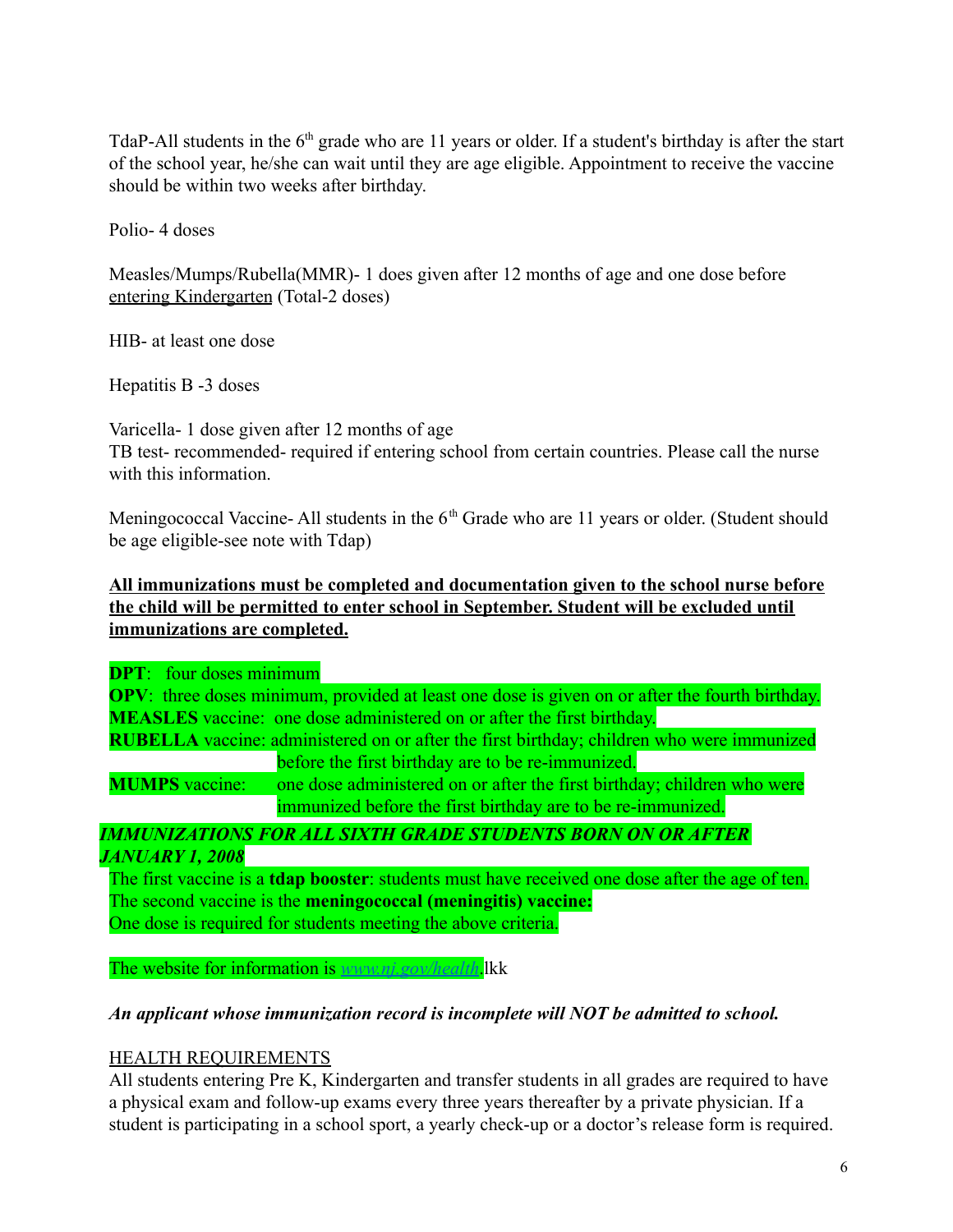A variety of nursing services are provided during the school year. All students in grades K through 8 are given vision, hearing, height and weight checks. Students in grades 5 and 7 are given scoliosis screening. Any child can be exempt from these exams with a written request from the parent/guardian.

Communicable illnesses MUST be reported to the school nurse. A written statement from a doctor is required for readmission to school.

A child who has pediculosis (head lice) must be excluded from school until his/her hair is free from lice and nits. The child MUST be seen by the school nurse upon returning to school. In the event of minor illness or injury, the child will be treated by the school nurse, principal, or other designee. If a health situation is determined to be more serious, the parent/guardian will be notified immediately*.*

*It is very important that the school emergency form be accurate and up to date. It is the responsibility of the parent/guardian to notify the school immediately and in writing of any changes in names, addresses, telephone numbers or emails on the school emergency form.*

**A health packet is sent home by the school nurse at the beginning of each academic year. It is the responsibility of the parents/guardians to notify the school of any medical conditions that the child may have or develop e.g. nut or food allergies, asthma or heart conditions.** PLEASE NOTE: Perth Amboy Catholic School is a peanut-free environment. COUNSELING Perth Amboy Catholic School provides availability to counseling as appropriate and necessary.

### MEDICATION

Perth Amboy Catholic School strongly discourages the administration of either prescription or non-prescription medication in school or on school sponsored activities. However, if it is absolutely essential that a student receive medication while under school supervision, the following procedures apply:

- The parent/guardian comes to school and personally administers the medication. If this arrangement is not possible, the school nurse, principal or designee will administer the medication under the following conditions:
- The medication must be given to the school nurse or principal by the parent/guardian.
- The medication must be in the original pharmacy labeled container.
- The parent/guardian and the student's physician must complete and sign an *Authorization to Administer Medication in School* form which is available from the school.

## POLICY ON ADMINISTRATION OF EPINEPHRINE

As permitted by New Jersey law, the school shall follow the orders of a physician or advanced practice nurse for the emergency administration of epinephrine via epi-pen for anaphylaxis.

*Parent/guardian Authorization and Agreements Regarding Liability:*

Written authorization for administration of the epi-pen must be received from the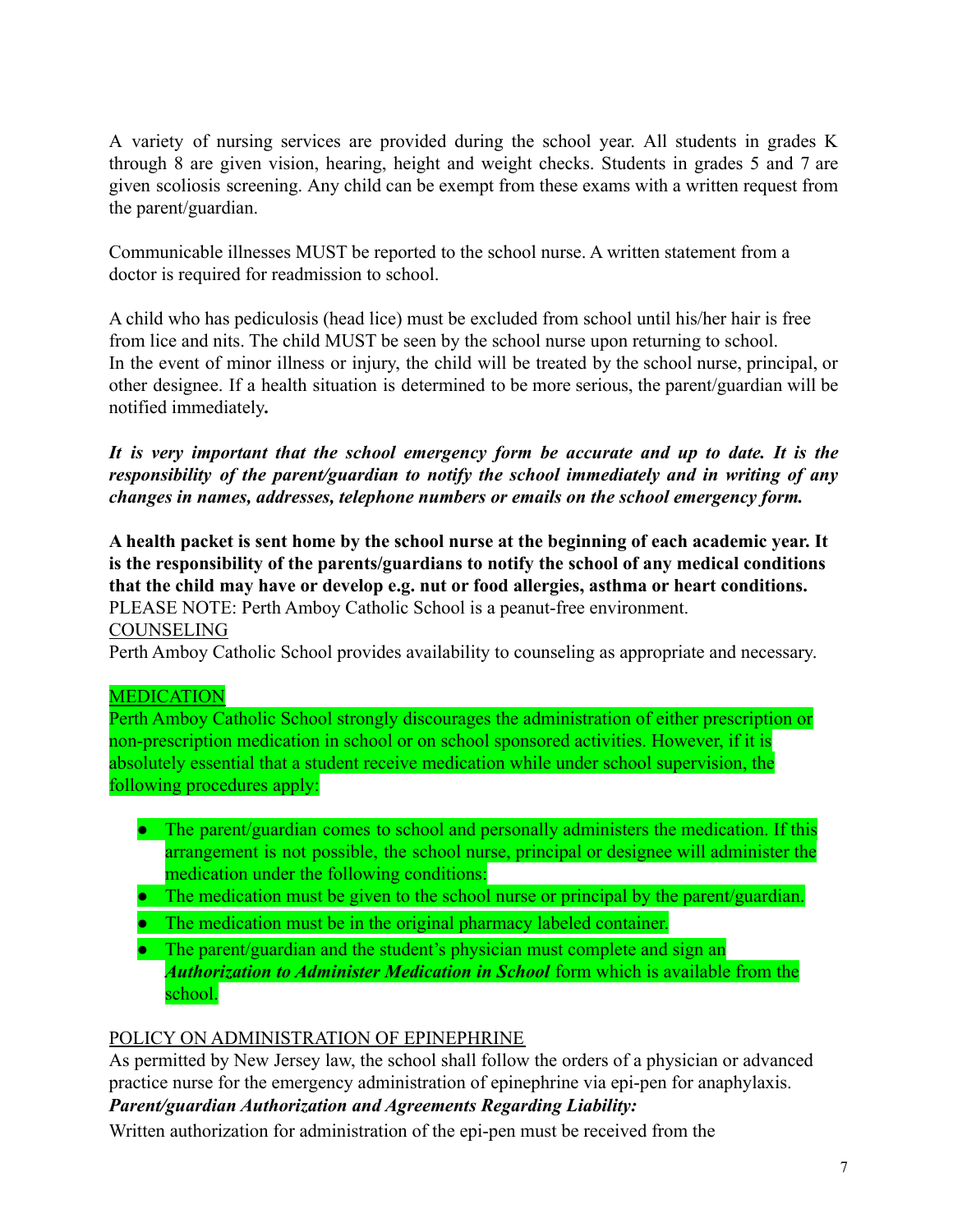parents/guardians of the student. The parents/guardians of the student shall be notified that upon the administration of the epi-pen in accordance with the procedure below as provided by law, the school and its employees or agent shall have no liability for any injury arising from administration of the epi-pen to the student. The parents/guardians of the student shall indemnify and hold harmless the school and its employees or agents for any such injury, as provided by law.

## *Administration of the Epi-pen by the School:*

The school nurse shall have the primary responsibility for the administration of the epi-pen. In the absence of the school nurse, another school employee, designated and trained in the administration of the epi-pen by the school nurse pursuant to New Jersey law, may administer the epi-pen.

### PARENT/GUARDIAN RESPONSIBILITIES

Parents/guardians are the primary educators of their children and, as such, are recognized as an integral part of the school and are valued contributors to the school community. It is their interest and involvement in the spiritual, academic and social processes of their children, expressed through cooperation with the administration, teachers, and the Home School Association, which contribute to the total education of their children.

When parents/guardians choose to place their child(ren) in Perth Amboy Catholic School there is an implied contract to abide by the rules of the school and to cooperate with school authorities in carrying out the educational process. Parents/guardians who consistently fail in their obligation and/or who are continually at odds with school officials, have defaulted on their contract and so have forfeited their right to a Catholic education for their child(ren). Such parents/guardians may be asked to withdraw their child(ren) from Perth Amboy Catholic School.

Therefore, parents/guardians who choose to send their child(ren) to Perth Amboy Catholic School are expected to:Participate weekly with their families in the celebration of Mass, frequent the sacraments, support their parish and exemplify Christian living to their child(ren). If not Catholic, they are encouraged to worship in the church of their choice.

- Foster daily prayer within the home.
- Instill the values of self-discipline and personal responsibility in their child(ren) by modeling these qualities themselves.
- Supervise and assist in their child(ren)'s homework and study.
- Uphold the uniform policy of the school.
- Participate and support all Home School Association activities.
- Abide by the terms and conditions of the contract with the school.

Should a difficulty arise between a student and a teacher, or principal or the administration, parents/guardians are to settle the issue *privately* with the teacher, principal or administration. Any derogatory statements made in the presence of the child, in public or on social media are inappropriate, further complicate the issue and lessen the child(ren)'s respect for authority.

#### STUDENT RESPONSIBILITIES

The spiritual, academic, social, and physical growth of each child is best realized within the school when the principles taught there reinforce and expand those taught at home, and when the child cooperates fully in the teaching and learning process.

Therefore, the students of Perth Amboy Catholic School are expected to: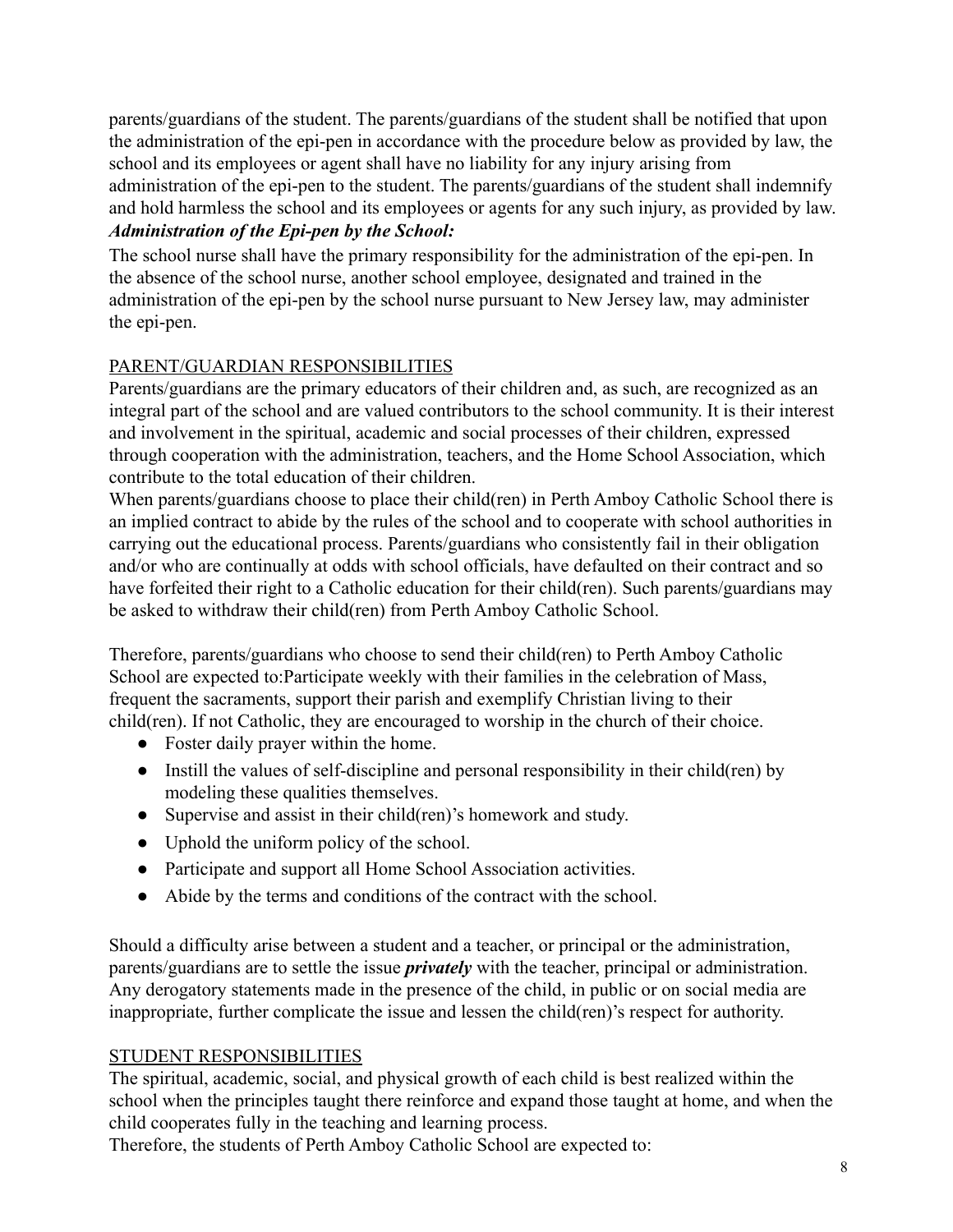- Develop morally and spiritually, and to deepen their relationship with God through positive cooperation with the total education program.
- Acquire the knowledge and skills related to the subjects in each class through conscientious class work, homework and study habits.
- Use technology in accordance with the *Ethical Use of Technology* policy.
- Appreciate the uniqueness of each person and to act as well as speak in a respectful manner at all times, ever mindful of each individual's rights and dignity.
- Refrain from any actions which would harm or destroy school property or the property of another person.
- Act in a manner befitting a student of Perth Amboy Catholic School at all times.
- Support and participate in school related activities.
- Be neatly attired according to the dress code as specified in the handbook.
- Have their textbooks covered at all times and to carry them in appropriate book bags or backpacks. The loss or damage of textbooks and/or workbooks will necessitate payment for their replacement.
- Know and follow the rules contained in the handbook.

#### TRANSPORTATION

Cars are to follow the directions outlined in the appendix to drop off and pick up students from the cafeteria entrance. **Cars are NOT to drive up to the cafeteria door. (***See Appendix 4).*

#### SCHOOL HOURS

The school is open from  $7:15$  a.m. to  $5:30$  p.m.

- Students are not to be dropped off on school property before 7:15 a.m.
- Students are to enter the school building through the cafeteria door.
- **A.M. Care** for all students is from 7:15 a.m. until 7:45 a.m.

\$1.00 fee per child for the first two children, the third child is free *per family*.

- Students may enter the auditorium and be in line for prayer at 7:45 a.m., when for the safety and security of the students, faculty and staff, the cafeteria door is locked.
- Morning Prayer begins at 7:45 a.m.
- Students arriving after 7:45 a.m. are late and **MUST** enter the building through the front entrance on State Street to sign in.
- Lunch and recess for all grades takes place between 11:00 a.m. and 12:40 p.m.
- General dismissal is at  $2:30$  p.m.
- Classes are escorted through the cafeteria to the parking lot or to the auditorium in inclement weather. Teachers are required to see that all students are safely dismissed or admitted to clubs or **Aftercare**.
- **●** Students are to be picked-up or know in advance that they are to walk home promptly after dismissal. Students walking home or traveling with someone other than their designated escort must have a permission slip to do so. Students not picked up by 2:45 are enrolled in **Aftercare and billed accordingly.**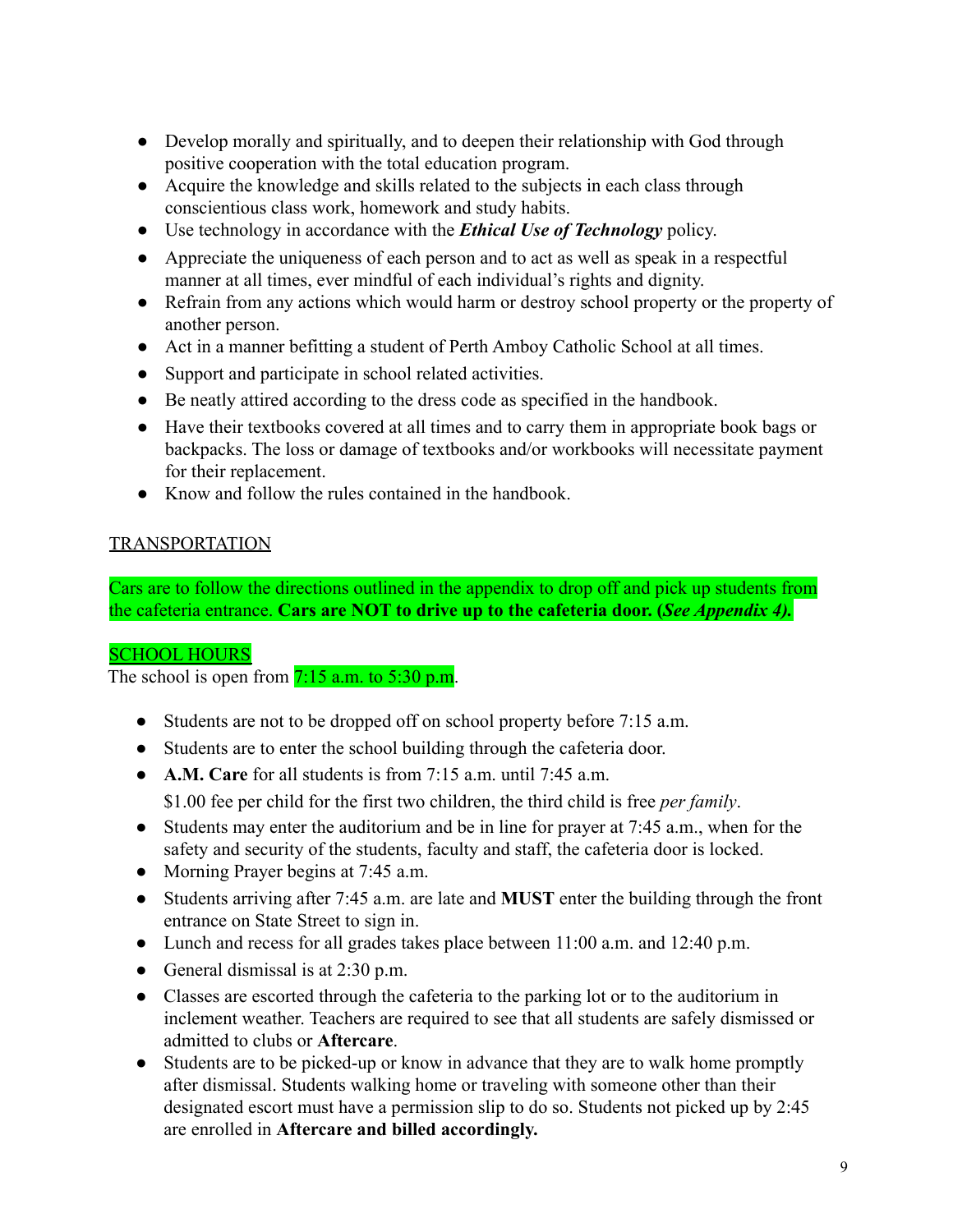- **●** Students waiting for siblings in after school activities are enrolled in **Aftercare**. Students staying for extracurricular activities are supervised at dismissal by teachers who determine extracurricular dismissal times in advance. Students not picked up at the predetermined times are also enrolled in **Aftercare and billed accordingly.**
- Faculty meetings are usually scheduled for the first Wednesday of each month. Dismissal on these days is 12:00 NOON with no lunch program. Other diocesan professional days may also be scheduled for which notification will be sent home in advance. Unless otherwise noted, **Aftercare** is available on these days.

#### WEATHER/EMERGENCY NOTIFICATIONS AND INFORMATION UPDATES

In the event of a weather or other emergency, parents/guardians are notified of school closings through *the SWIFTK12 Alert for Schools.* Closings are also announced on News 12 NJ. It is the general policy of the school to stay open once the school day has begun unless an emergency warrants immediate closing.

- Although the school attempts to notify every parent in such an event, it is the responsibility of the parent/guardian to make emergency pick-up arrangements.
- It is imperative that all school records be current and accurate.
- Parents/guardians are requested to notify the school office of changes in addresses and/or telephone numbers at home or work, or a change of family doctor or contact person in case of an emergency.

## FIRE DRILLS/CRISIS MANAGEMENT

By law, Perth Amboy Catholic School is required to conduct one fire drill and one emergency drill each month, except in severely inclement weather. Students participate in the drills according to the protocols learned and implemented.

Perth Amboy Catholic School has a Crisis Management Plan that includes emergency lockdown, shelter in place and evacuation procedures on file with the Diocese of Metuchen and the Perth Amboy Police Department. Procedures are practiced with the cooperation and supervision of the Perth Amboy Police Department.

## VISITORS TO SCHOOL

For the safety and security of the students, faculty and staff, ALL VISITORS must enter through the front entrance of Perth Amboy Catholic School on State Street. Visitors must then report immediately to the school office to sign in and receive a visitor's badge. Prior authorization is required for visitors to enter any classroom or approach any student on school grounds. Visitors must also surrender their badge and sign out before leaving.

## *Any schoolwork, lunches or clothing brought to school by a parent/guardian is to be left at the designated drop off area at the State Street entrance.*

## *\*\*Refer to new covid regulations*

## AUTHORIZATION FOR STUDENT RELEASE

For the safety of each student, a form is provided for the name(s) of person(s) authorized to take the child from school other than the parents/guardians. The *Authorization of Release* form is to be kept up to date by the parents/guardians as necessary.

A student leaving school with someone other than the person(s) listed on the *Authorization of Release* form must inform the school office of this arrangement *in writing* that morning.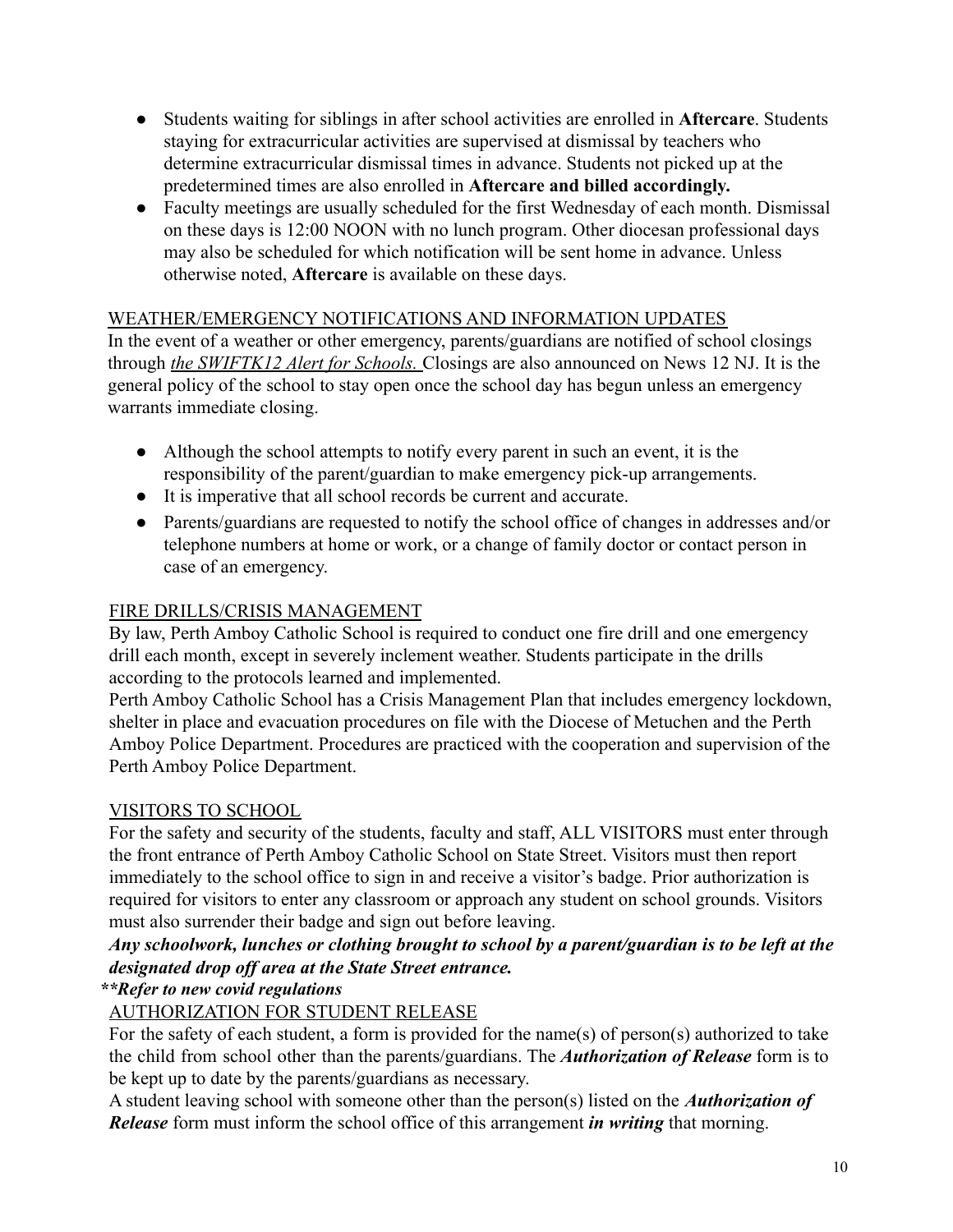In the event of separation or divorce, Perth Amboy Catholic School will permit only the custodial parent, or his/her designee **named in writing,** to pick up the child during or at the end of the school day. The non-custodial parent will not be permitted to remove the child from school during or at the end of the school day unless there is written authorization from the custodial parent. In an emergency, a clearly defined, **one-time** telephone call **may** be acceptable.

#### RELEASE OF STUDENT

#### **A student may be released from school during the day only to the parent/guardian or the designee named on the Emergency Information Card.**

In complying with this policy, the following procedures shall be observed:

- The school will call the parent/guardian of the student to inform them why the student is being released early.
- The school will release the student when the parent/guardian or person designated on the school Emergency Information Card has arrived at the school office to transport the student.
- School staff must ask for and receive proper identification before releasing a student to a designated person other than the custodial parent/guardian. Proper identification means, for example, a driver license or other photo identification. A student may be released to a non-custodial parent/guardian unless a legal written document, such as a restraining order or child custody order, expressly prohibits such release. The school will call to inform the custodial parent/guardian when a child has been released to a non-custodial parent/guardian.
- A student may not be released to an older sibling unless the sibling's name appears on the Emergency Information Card.

### CUSTODIAL AND NONCUSTODIAL PARENTS

If there is a court order specifying the rights and responsibilities of individual parents/guardians, it is the responsibility of the custodial parent/guardian to provide the school with an official copy of the court order that outlines the non-custodial parent's rights of access to the child, restraining orders, etc. The custodial parent must provide an updated court order at the beginning of each school year. The school abides by the provisions of the Buckley Amendment. Thus, noncustodial parents will be given access to the academic records and to information regarding the academic progress of their children, unless there is a court order specifically stating that the noncustodial parent is denied access to such information.

#### ATTENDANCE/ABSENCE

Prompt, regular attendance is absolutely essential to academic success. Parents/guardians are expected to foster these good habits in students both for the benefit of the students' current academic achievements and to encourage mature adult behavior in the future.

- A student who is not present for Morning Prayer, gathered either as a school or in class is considered late. A student who is late must enter through the main door on State Street and sign in. Habitual lateness disrupts classes already in session and impedes a student's academic progress.
- Parents/guardians must call the school office to report a student's absence no later than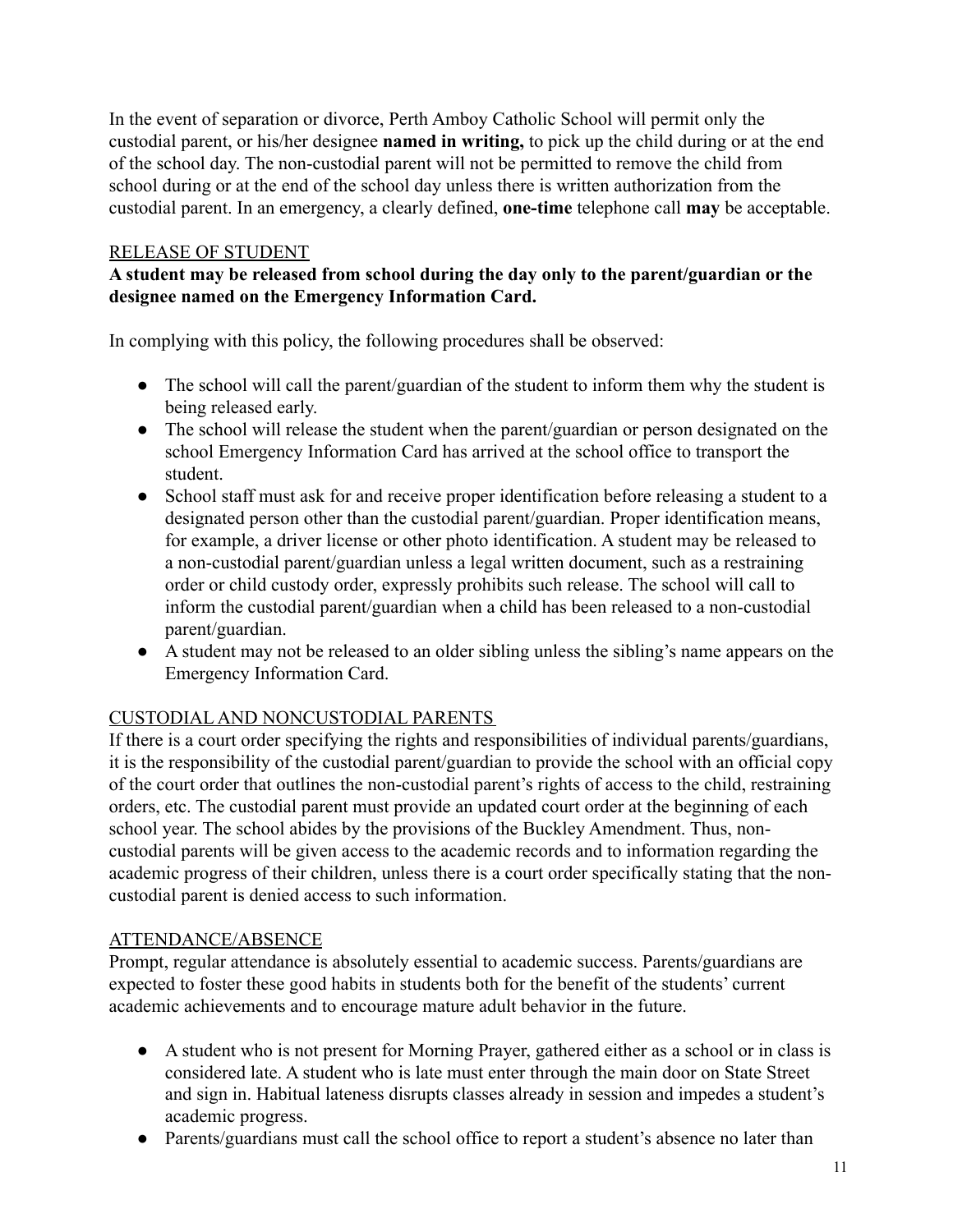$9.00 a m$ 

- $\bullet$  If no call is received by 9:00 a.m., the school nurse or school secretary will make a reasonable effort to reach parents/guardians to verify the legitimacy of the absence.
- This procedure represents a mutual effort to account for the presence of the student during school hours.
- A student not present for at least four instructional hours for any reason will be marked for a full day's absence.
- Upon returning to school after an absence, the student must present a written excuse from the parent/guardian and/or a physician. The note is to include the student's name, dates and reason for absence. Any absence not documented is marked as an "unexcused absence" on the student's permanent record.
- If a student is to be absent for an extended period of time, three or more instructional days, the parent/guardian is to inform the teacher and principal *in writing, in advance* as soon as possible.
- Students whose illness or injury would require two or more weeks of absence may qualify for home instruction.
- If a student is absent from school because of illness or disciplinary action, s/he will not be permitted to take part in extracurricular or athletic activities that same afternoon or evening. If a student is absent from school for a reason other than illness or disciplinary action, the school reserves the right to make an individual judgment regarding same day extracurricular and athletic participation.
- So that a student's academic progress is not impeded, it is recommended that vacation plans coincide with school holidays listed on the school calendar. For this reason, vacations while school is in session are discouraged. However, if a student needs to be absent for an extended period of time, it is the responsibility of the student to make up work missed upon his/her return.
- Teachers will not provide lessons ahead of time.
- Make up tests will be scheduled at the teacher's discretion after working with the student upon his/her return.
- Standardized tests can only be administered according to a predetermined schedule; therefore, students are to make every effort to be present when these exams are given.
- A student who is consistently late and/or deliberately avoids coming to school contrary to the wishes of the parent/guardian is considered truant and will be reported to the appropriate authorities.

## APPOINTMENTS WITH SCHOOL PERSONNEL

Parents/guardians who wish to meet with the teacher, principal or any member of the school staff must contact the school office to arrange a mutually convenient time. Impromptu meetings during Morning Prayer or dismissal conflict with teaching and supervisory duties. Therefore, for the sake of good order of the school, *parents/guardians may not approach faculty members during the school day or at dismissal without arranging an appointment beforehand***.**

Faculty members who wish to communicate with the parent/guardian of a student may do so by phone, letter or e-mail to schedule a mutually convenient appointment.

When appointments are made, both the parent and the faculty member should be aware of the purpose of the conference so that all concerned may be appropriately prepared.

It is important that there be complete unity in authority between parent/guardian and teacher. It is a good policy to withhold judgment on what appears to be a grievance until all the facts are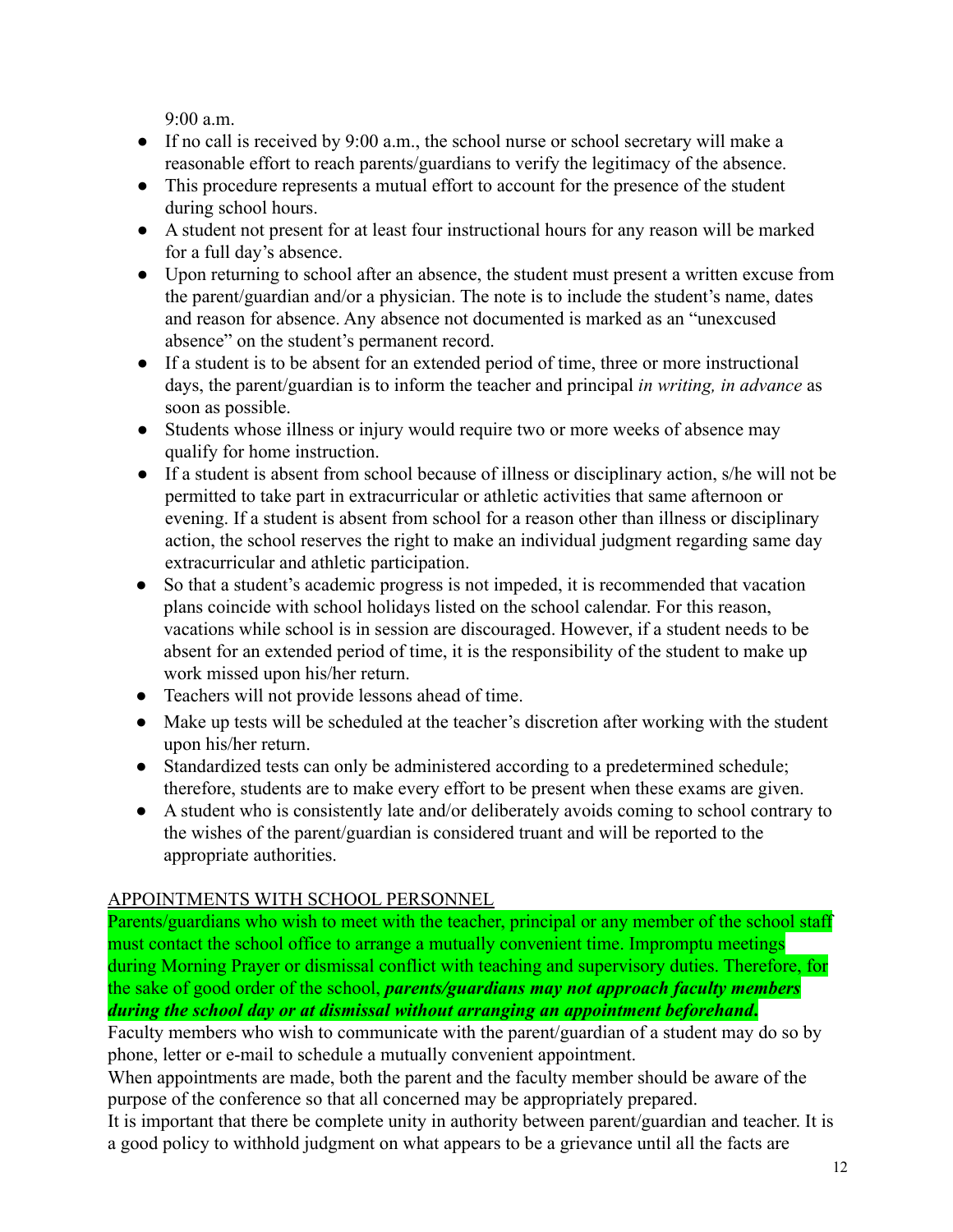known.

The following guidelines are recommended in solving difficulties of this nature:

- Get the facts from the proper person(s) i.e. teacher, student.
- Arrange to meet with the classroom teacher as soon as mutually convenient.
- Discuss the situation with the proper person(s) as soon as possible.
- If necessary, contact the principal.
- Resolving difficulties should be a private matter that respects all parties involved, therefore public disclosure by discussing with other, non-involved, parents/guardians or posting on social media is strongly discouraged.

### REGULAR COMMUNICATION WITH PARENTS/GUARDIANS

Perth Amboy Catholic School will communicate regularly with all parents/guardians. Students will hand deliver notices, announcements and work indicating progress. Most communications sent home require acknowledgement by the parent/guardian with a signature and returned to school in a timely manner.

- Parents/guardians are requested to check backpacks daily.
- The SwiftK12 system may also be used for the communication of important information.
- **PowerSchool** enables parents/guardians to check student progress regularly.
- The school website has links to all faculty members.
- **●** The school is also on **Facebook.**

Folders containing test papers, compositions and other graded work are kept in the classroom for inspection at times of conferences. Each teacher, however, is encouraged to send students' work home at regular intervals.

## CURRICULUM/ACADMIC POLICIES

The school curriculum is designed to develop the physical, psychological, emotional, intellectual and spiritual growth of the child. Perth Amboy Catholic School follows the curriculum guidelines of the Diocese of Metuchen and New Jersey curriculum standards.

Report cards are issued three times a year in Kindergarten and four times a year in grades 1-8. Student progress is always available on **PowerSchool**.

All students must complete the designated course of study designated for each grade. This includes meeting the minimum requirements in reading, language arts and mathematics as well as science and social studies. Failure to meet minimum requirements in two subjects or if the student is struggling with the work of the grade; retention in the same grade or fulfilling a summer school obligation is possible. A student may not be promoted is it is the consensus of the parent/guardian, teacher and administration that the student's maturation is inappropriate. Perth Amboy Catholic School will advise parents/guardians throughout the year if this is a possibility. With the best interests of the student paramount, Perth Amboy Catholic School may also recommend that withdrawal from the school may be necessary. GRADING SYSTEM

| <u>UN IDINU DI DI LINI</u> |             |                  |             |
|----------------------------|-------------|------------------|-------------|
| 97-100                     | $A+$        | $\left( \right)$ | outstanding |
| 93-96                      | A           | VG.              | very good   |
| 89-92                      | $_{\rm B+}$ | $\mathbf{r}$     | good        |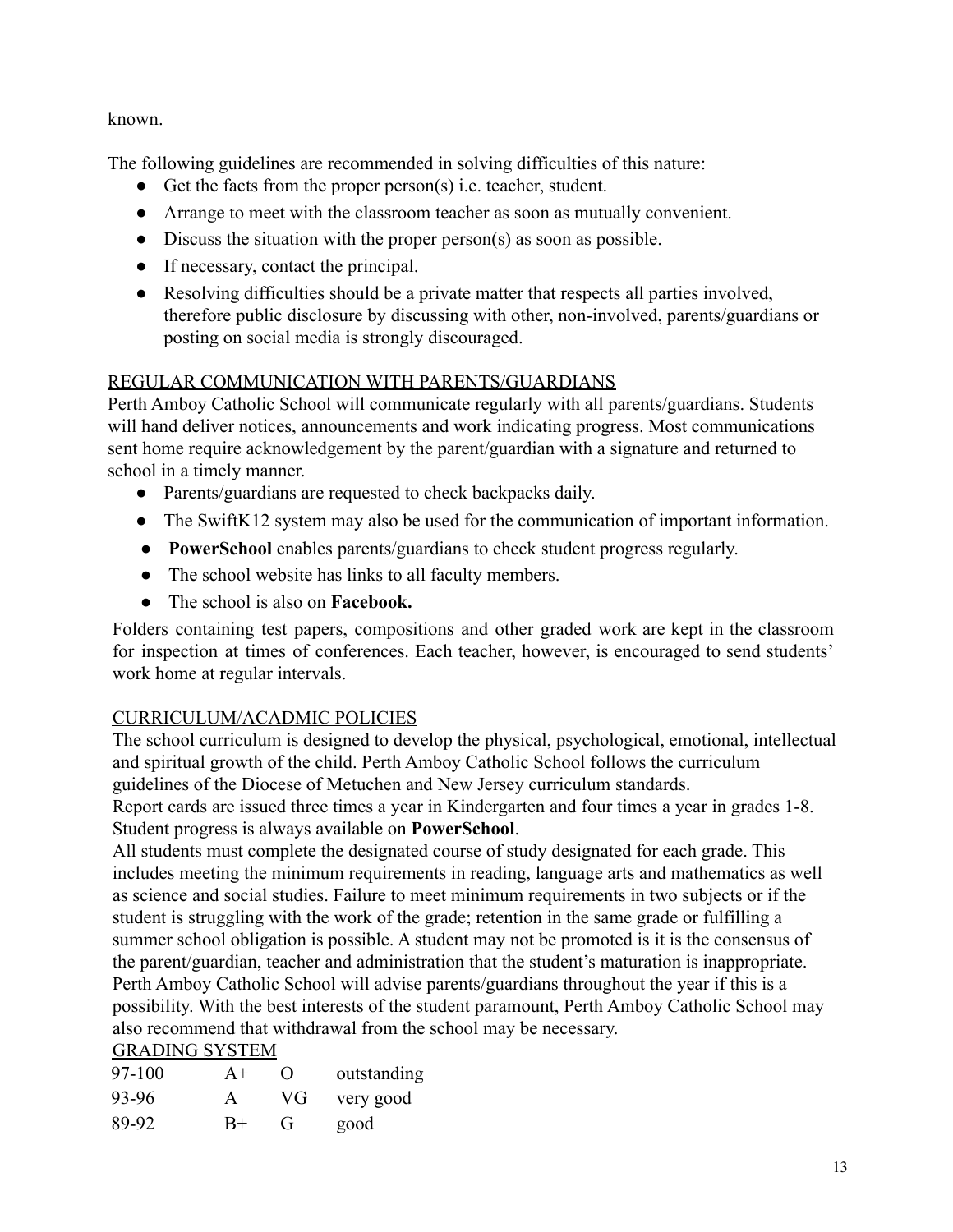| 85-88    | В                                            | S            | satisfactory                  |
|----------|----------------------------------------------|--------------|-------------------------------|
| 80-84    | $C+$                                         | N            | improvement shown             |
| 75-79    | C                                            |              | needs improvement             |
| 70-74    | D                                            | U            | unsatisfactory                |
| 69-below | F                                            |              |                               |
|          |                                              | M            | medically excused (P.E. only) |
|          |                                              | N/A          | not applicable                |
|          |                                              | $^{+}$       | exemplary performance         |
|          |                                              | $\mathbf{x}$ | area in need of improvement   |
|          | Grades 1 and 2 use only:<br>outstanding<br>0 |              |                               |
|          |                                              |              | satisfactory<br>S             |
|          |                                              |              | improvement needed            |
|          |                                              |              | unsatisfactory                |

Grades 3 to 8 use both O S I U and letter grades based upon numerical equivalents.

**PowerSchool** uses numerical grades.

Academic achievement is recognized every marking period with an honor roll in grades 3-8. Students in all grades are recognized monthly for academic performance and personifying Gospel Values.

Students participating in extracurricular or athletic activities in Perth Amboy Catholic School must maintain a C, satisfactory or better in all subjects. Failure to do so may result in not being permitted to participate in extracurricular or athletic activities. This determination is at the discretion of the principal.

### PARENTAL RIGHTS TO SCHOOL RECORDS

A parent/guardian has the right to view his/her child(ren)'s academic record, standardized test results, health records and emergency form. These records can be made available upon request. Records attached to publicly funded services provided through the Middlesex Regional Educational Services Commission are the property of the Commission. A parent/guardian who wishes to examine these records or obtain additional copies for personal use must apply to the MRESC. The school is NOT permitted to distribute this information to anyone, not even to a parent/guardian.

In the event of a transfer, transcripts of academic and health records may NOT be given directly to the parent/guardian. A request for transfer of records by the receiving school with authorization from the parent/guardian must be submitted in writing to Perth Amboy Catholic School. Transcripts will be sent directly to the receiving school upon receipt of an official request.

#### HOMEWORK REQUIREMENTS

In accordance with the principles of good education, it is the policy of Perth Amboy Catholic School to give homework to all grades each day. Homework is generally not assigned on Fridays unless there is a special project or if extra reinforcement is deemed necessary. Homework takes priority over extracurricular activities and may take the following forms:

- Written assignments
- Work not completed in class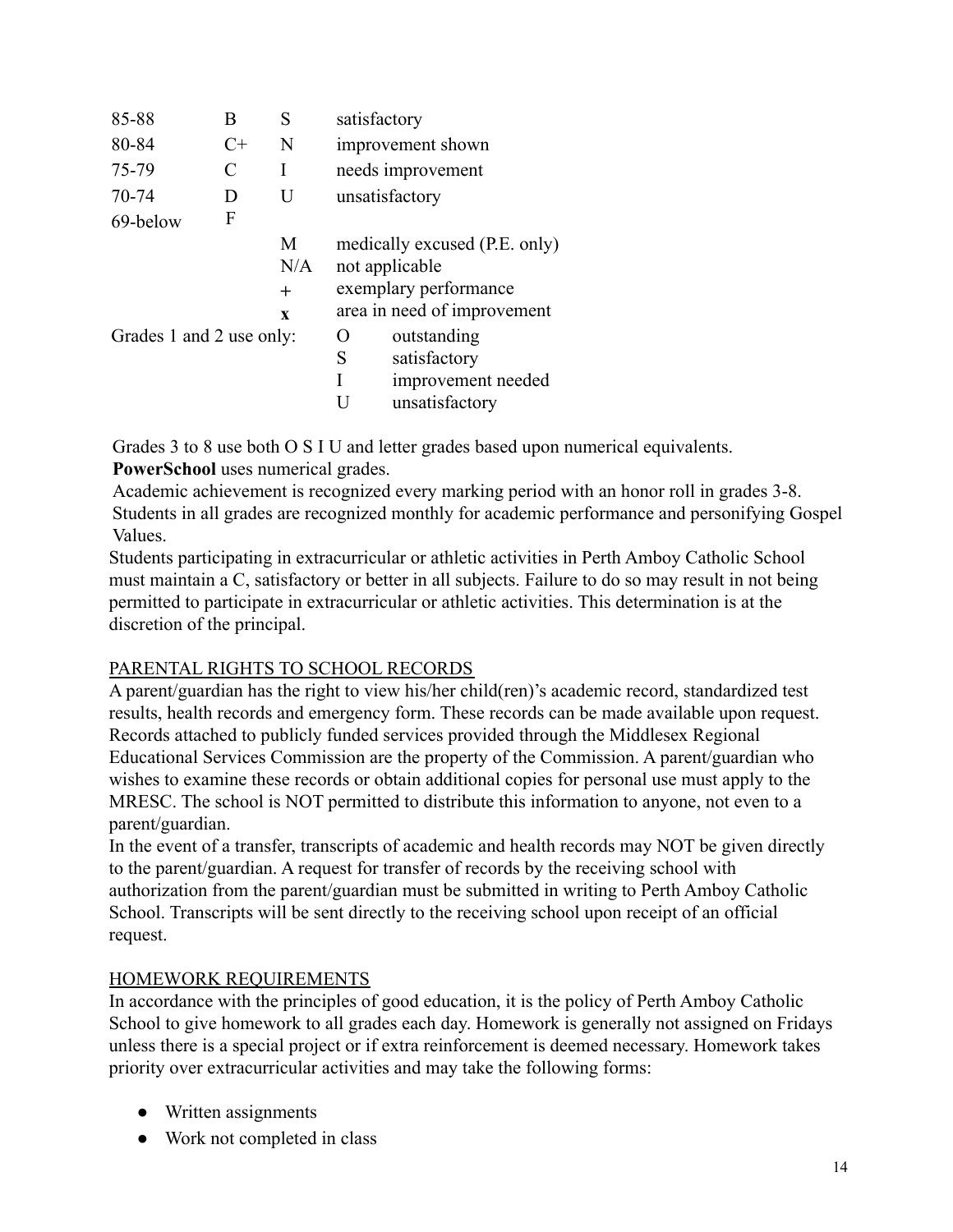- Reading assignments
- Study and review assignments
- Long term projects

It is expected that students in Kindergarten and their parents/guardians review each day's activities, papers and assignments together. The amount of homework given by the teachers in other grades is age and grade appropriate.

All students are to be prepared with the appropriate books and supplies. All students should have book bags or backpacks that, for safety reasons, DO NOT HAVE WHEELS. Soft pencil cases are recommended. Hard pencil boxes are NOT permitted. All hardcover textbooks and workbooks are to be neatly covered and clearly marked with the student's name. Covers are NOT to be taped to books. Contact paper may NOT be used to cover books. Book socks do NOT fit the larger books and break the bindings. Reimbursement for lost or damaged books is the responsibility of the student and parent/guardian.

### RELIGIOUS EDUCATION AND RELIGIOUS SERVICES

The non-Catholic student is welcome at Perth Amboy Catholic School. The non-Catholic student is expected to understand and agree that Perth Amboy Catholic School exists to educate in the framework of Catholic values. Non-Catholic students must participate in religion classes, school prayer and liturgical services scheduled for students throughout the year. All students and their families are expected to support and participate in community outreach activities that promote universal peace and social justice.

Final preparation and reception of sacraments for Catholic students are completed at the students' home parishes.

## **TECHNOLOGY**

Perth Amboy Catholic School is committed to a loving, Catholic environment in which the students can develop knowledge and skills to enable them to achieve their highest potential, thus becoming responsive and productive citizens who will work for peace and social justice. In order for students to make a positive difference in an ever-changing world, they need to be technologically literate, self-reliant, resourceful and responsible problem solvers and motivated life-long learners.

## TECHNOLOGY ACCEPTABLE USE POLICY

The purpose of school-provided technology, including Internet access and email, is to facilitate legitimate educational endeavors. Such resources are used to enrich and enhance the learning experience and environment for students. Use of these resources must always be in conformity with the law and religious mission of Perth Amboy Catholic School.

All technology hardware is to be handled carefully. No student is permitted to use school technology to access or send inappropriate information or materials.

A permission form signed by the student, parent/guardian and teacher is required before any student is provided with Internet access privileges.

### CELL PHONES

Students are allowed to bring cell phones to school if the parents/guardians deem it necessary and only if the parents/guardians sign a document indicating that they agree to the limitations set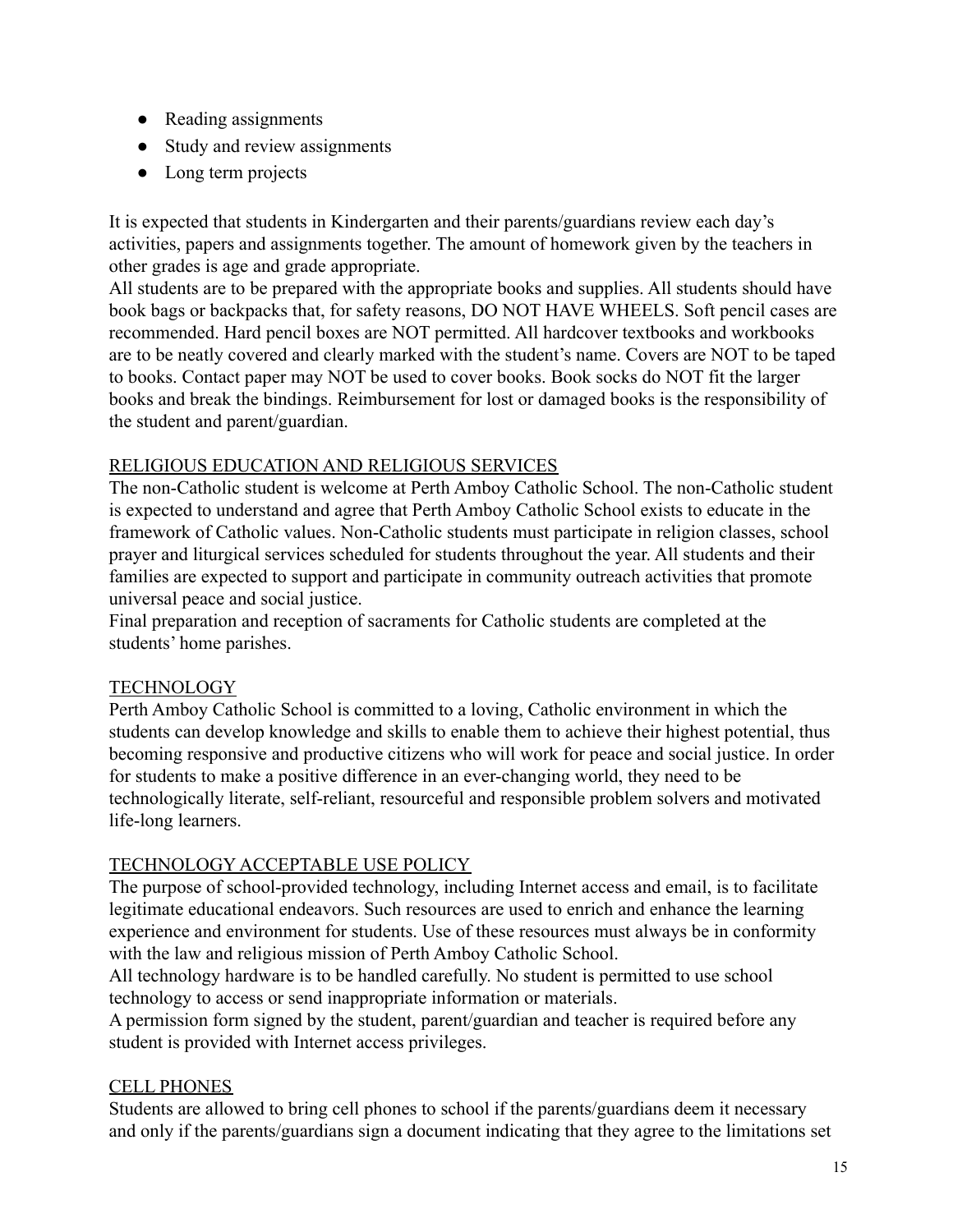forth by the policy of the school.

**Personal cell phone use to call or text anyone, lend or allow anyone else to use the phone, take pictures or make recordings is prohibited during the school day and at all times in which the student is subject to school rules and regulations**.

Students who bring cellphones to school are to turn them off and hand them in to their homeroom teacher upon arrival. They are kept in the school office during the day and returned at dismissal.

If a student violates this policy, the school reserves the right to take the cell phone from the student and request that the parent/guardian retrieve the cell phone from the school office. If any situation should occur during the course of a school day where the student,

parent/guardian or school personnel must be contacted, all calls must go through the school office.

#### STUDENTS BRINGING CASH TO SCHOOL

Money sent to school should be placed in a sealed envelope and identified with the student's name, class, the amount enclosed and separated according to the purpose (lunch, Aftercare), along with appropriate forms when applicable. For large amounts, especially for trips, fees and fundraisers, checks made payable to Perth Amboy Catholic School are preferred.

### **CAFETERIA**

Cafeteria services are available to students on days of full session. There are no services on any half-day sessions. Payments for school lunch are made on a weekly basis, using an envelope with the student's name and class. Out of respect for the cafeteria manager and in fairness to all who participate in the lunch program, no student should expect to eat hot lunch if s/he has not paid in advance. If money is owed, students will be asked to bring lunch from home until payment is made in full.

Students remaining in **Aftercare** on half-days must bring their own lunches. Lunches are to be brought to school in lunch bags or boxes, clearly labeled with the student's name. No glass bottles are allowed.

All students are expected to follow cafeteria rules.

### CLASSROOM PARTIES

Birthdays and other celebrations are limited to treats, shared by the class during lunchtime. Bagged treats may be distributed at the end of the day. There are no birthday parties in the classrooms. Celebrations in the primary grades are age and grade appropriate.

### UNIFORMS/PERSONAL GROOMING

Students are expected to arrive at school clean and properly attired in clean and pressed uniforms. They are to conform to the dress code as specified by grade at all times during the day and whenever they are representing Perth Amboy Catholic School.

Although Pre-K does not have an official uniform, the students are expected to dress appropriately, *especially on gym days, when sneakers, not school shoes, are to be worn.*

On "dress different" days students are permitted to wear clothes other than their school uniforms. Pending the occasion, it is expected that safety, modesty, good taste and Christian values should prevail in the choice of clothing. If at the discretion of the teacher and/or principal, a student is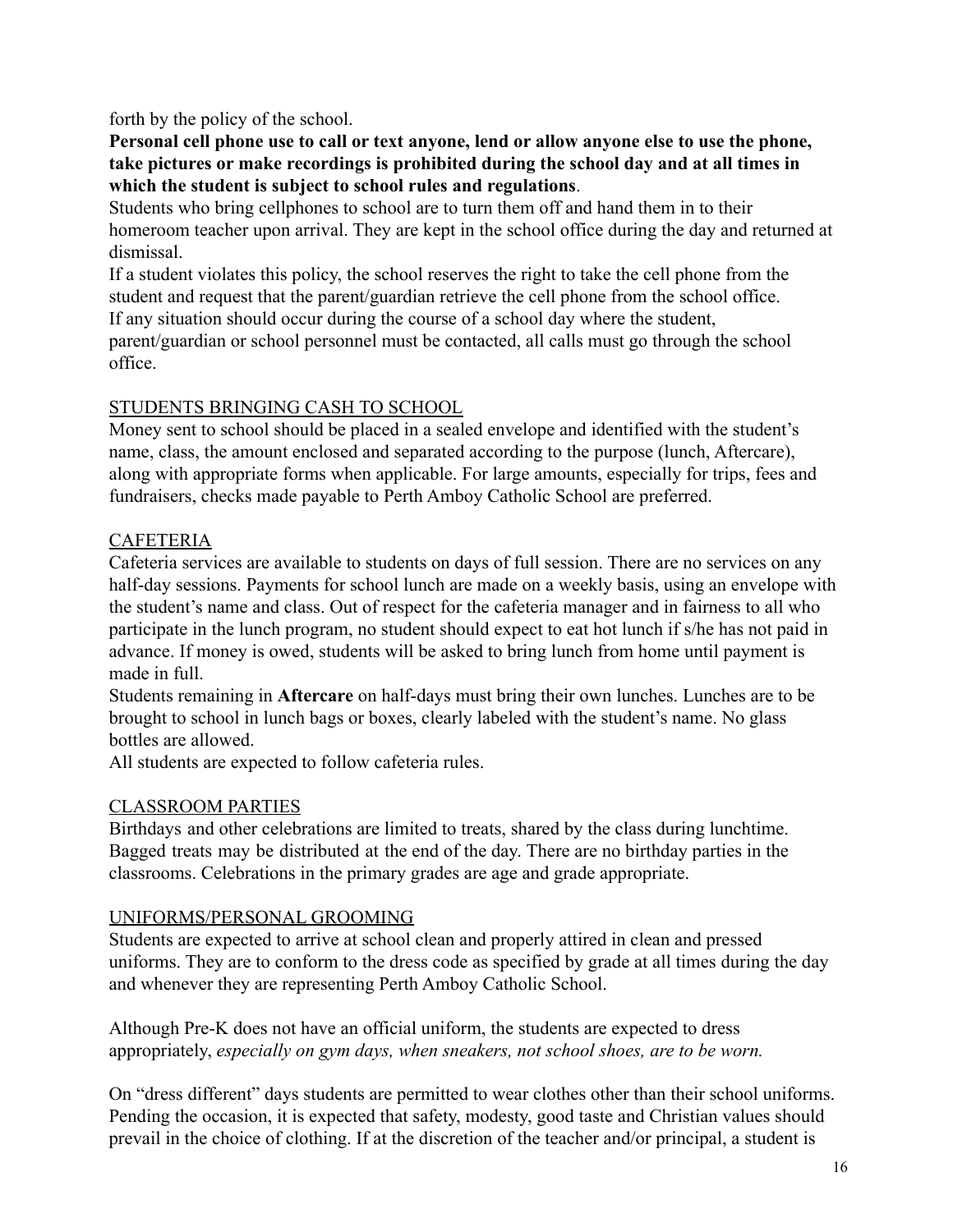considered to be inappropriately dressed, the student may be sent home to change, or may not be permitted to participate in the current or in a future activity.

Perth Amboy Catholic school provides a detailed list of proper uniform attire and a Dress Code for students. *(See Appendix 3).*

## FIELD TRIPS/EXTRACURRICULAR ACTIVITIES

On occasion, Perth Amboy Catholic School will sponsor and conduct field trips for the educational enrichment of the students. No student may participate in a field trip unless a signed and notarized (when applicable) parent/guardian permission slip, provided by the school, for the specific event, is submitted to school. If medication is to be administered during a field trip, the school is to be notified and the rules regarding the administration of the medication apply. (See MEDICATION above.)

Walking trips may be taken throughout the school year. A general consent form will be sent home for parent signature.

Participation in field trips is a privilege, not a right. If a teacher, for sufficient reasons, deems it necessary to exclude a child from any field trip, unless accompanied by the parent/guardian, the administration will support the teacher. Any parent/guardian accompanying a student for any reason must be certified See: **PARENT/GUARDIAN VOLUNTEERS/CHAPERONES** below.

Participation in extracurricular activities is also a privilege, not a right. Academics and conduct are primary concerns of the school and failure to meet academic or behavioral standards may deny a student's privilege of participating in extracurricular activities including field trips, clubs and sports.

## HOME SCHOOL ASSOCIATION

Upon registration, all parents/guardians are members of the Home School Association. The purpose of the H S A is to support the efforts of the school to provide an optimal learning environment for all its students. Parents/guardians and teachers promote the cause of Catholic education and collaborate to convey the message of the Gospel and building the community of the Church. They also collaborate with the school administration and diocesan leaders to achieve the mission of the Catholic Church as it relates to Catholic Schools. Parents/guardians and teachers provide, at home and at school, a learning environment that promotes personal and spiritual growth with sensitivity to social issues and global awareness. This collaboration takes place under the direction of the principal and the administrator.

Parents/guardians unite to promote activities that enable the school to meet the financial responsibilities implied in the modern-day operation of Catholic schools. Parents/guardians are to attend all school meetings, support and participate in H S A fundraising efforts.

## ATHLETIC ASSOCIATION

The Athletic Association runs the sports program for the school and is responsible for the teams entered into the Diocesan League. The Athletic Association is conducted by the parents/guardians of the students enrolled in Perth Amboy Catholic School and all parents/guardians are welcome to join.

Anyone working with students must meet the diocesan requirements with regard to fingerprinting and the established *Protecting God's Children* policy. Coaches must have the appropriate certification.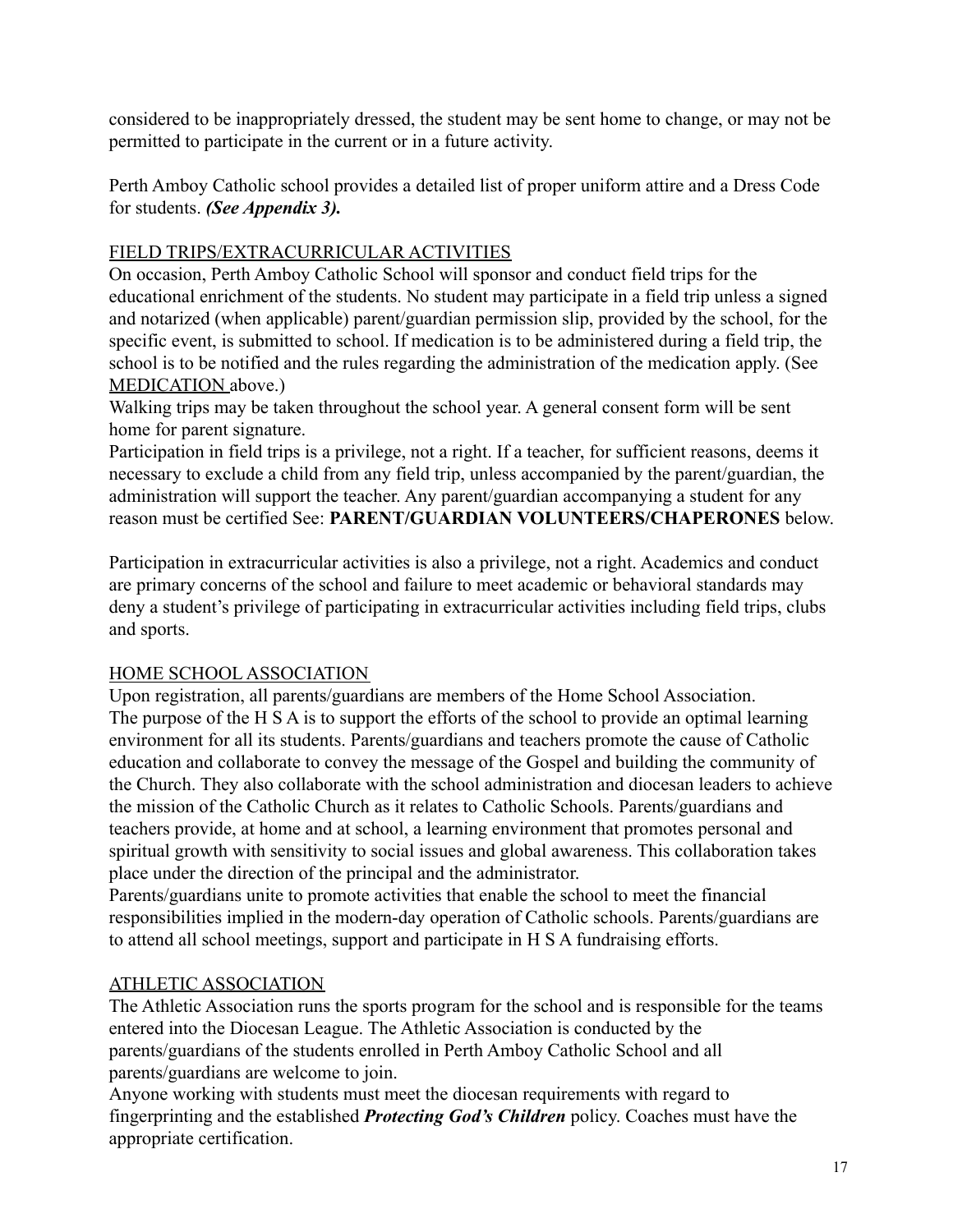The conduct of parents and students is to exemplify the values and standards of Perth Amboy Catholic School.

#### PARENT/GUARDIAN VOLUNTEERS/CHAPERONES

Volunteers (parents/guardians, eligible siblings, family members) who provide auxiliary services to the school as needed, and who receive no compensation for their services are welcome at Perth Amboy Catholic School. The principal and teachers are responsible for providing requirements pertaining to the activity, information regarding students and the supervision of students and volunteers. No matter the duration or location of service, for example, one event or day such as Halloween or Field Day, *ALL* volunteers are required to complete the *NJ Department of Education Criminal History Review and* Virtus *Awareness Training.* All volunteers are also to adhere to the *Pastoral Code of Conduct* and keep any confidential information learned in the strictest of confidence.

### **PUBLICITY**

Positive publicity is necessary and essential. Members of the Perth Amboy Catholic School community are encouraged to submit good news (contest winners, awards, presentations, assemblies/visits, community outreach activities) to the school and diocesan websites, as well as *The Catholic Spirit* and secular newspapers. Submissions to all media are to be reviewed by the administration *FIRST* for content and accuracy.

### USE OF SCHOOL LOGO

The design of the school logo must remain intact. No alterations, additions or deletions to any part of the logo are permitted. Any individual, organization or company wishing to use the logo for any purpose must first obtain permission to do so from the principal and the pastor/administrator.

#### USE OF STUDENT PICTURES/INFORMATION

Perth Amboy Catholic School reserves the right to use, reproduce and publish photograph(s) or video(s) of the students, including student image and likeness for school, parish or diocesan publications, advertising, websites and Facebook posts, or any other purpose and in any manner and medium, to alter the same without restriction and to copyright the same.

A form indicating permission or objection to use student images is required every September.

#### DISCIPLINE

A spirit of Christ-like charity, respect for authority and mutual cooperation are essential elements of the learning environment at Perth Amboy Catholic School. *Students are expected to act with courtesy and respect toward one another, faculty and staff.* They must take seriously their obligation to develop lifetime habits of self-control and concern for the well-being of others. Home and school will work together to help students to learn and live the qualities of responsible behavior and the elements of good citizenship.

A student who chooses to disrupt the order of the school or violate a policy or regulation will have to accept the consequences of those irresponsible choices. Accountability for uncooperative, disruptive or unsafe behavior may result in warnings, misconduct referrals, corrective assignments, denial of privileges, detention, in-school or out-of-school suspension, or expulsion.

Actions which violate the law, threaten or cause harm to other students, teachers or staff, disrupt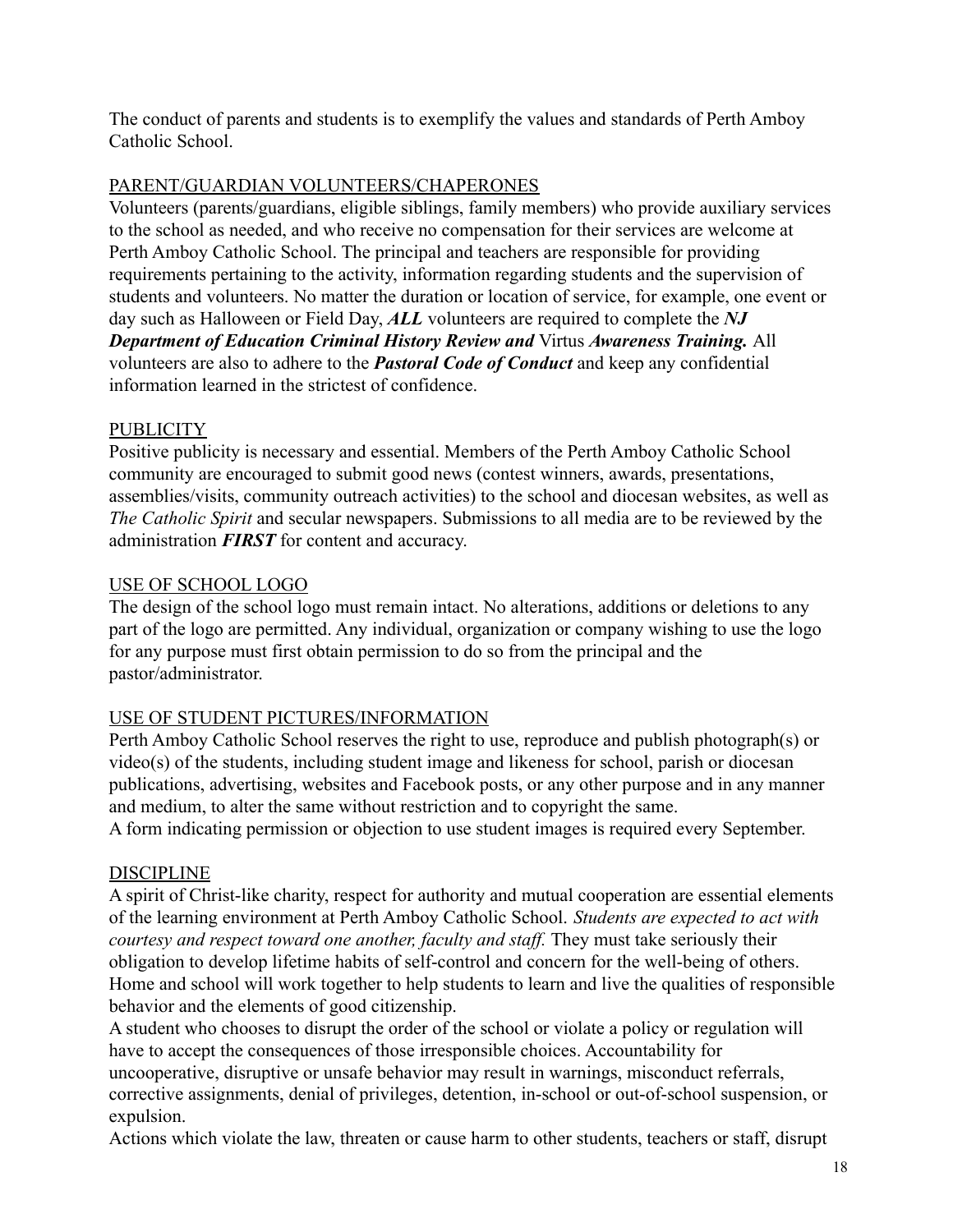or impede the welfare and progress of the school community, or bring discredit to the school will not be tolerated. Such actions or other severe violations of school rules may result in immediate expulsion. If a student persists in violating basic obligations of courtesy, consideration, respect, cooperation, or safety, a parent/guardian, student/principal conference will be scheduled. All subsequent discipline, counseling, consultation and corrective action plans will be viewed as positive home/school efforts to help the student improve behavior. If these cooperative efforts prove ineffective, the student will be subject to expulsion or may be denied re-admittance to the school.

Students may not wear or bring to school any item that may be considered inappropriate, disruptive, or distracting including anything that might be construed as a weapon. Graffiti is a form of destruction. The willful destruction of school or other property by a student will not be tolerated. Parents/guardians may be required to pay the full cost of repairs, as well as students subject to suspension or expulsion.

#### SEARCH AND SEIZURE POLICY

In order to protect the safety, health, property, values and welfare of the members of the school community, the school reserves the right to call for a search of the student's locker, book bag, desk, automobile, any other object on the school property or the person. Such searches will be with reasonable cause, in the sole opinion of the school administrator, that contraband, illegal substances, or inappropriate objects are concealed. Any unauthorized items found may be seized. Additionally, student desks and lockers, which are at all times under the joint control of the school and student to whom the desk or locker is assigned, may be searched by the school administrators at any time, for any reason, or for no reason at all.

#### ANTI-BULLYING POLICY

The students of Perth Amboy Catholic School are expected to be respectful of others and their property, be obedient to authority, be orderly, cooperative, act appropriately and behave in a manner that reflects the teachings of the Roman Catholic Church.

In accordance with the mission of Perth Amboy Catholic School and its expectation of the students, New Jersey State Law and the Diocese of Metuchen, the school has an anti-bullying policy. Perth Amboy Catholic School also utilizes the APP **STOP!T** to report any bullying or inappropriate incidents. **(***See Appendix 2 for complete anti-bullying policy).*

#### CYBER-BULLYING

Cyber bullying includes, but is not limited to threatening physical harm, verbal abuse, intimidation and defamation of other students or any school personnel OR posting an inappropriate picture of the student him or herself of or another student via email or social media. These acts shall be considered a violation of school policy whether the cyber bullying occurs on or off campus.

If the school finds a student involved in any of the aforementioned activities, the local police department may be notified, as per Article 4.13 of *Memorandum of Agreement*; parents will be notified of such action and appropriate disciplinary action will be taken.

Due to the provisions of the Memorandum of Agreement, Perth Amboy Catholic School must implement the disciplinary actions outlined below when behavioral infractions occur. Parents/guardians will assist their child(ren) by helping them to realize the consequences of misbehavior in an ever changing and challenging society.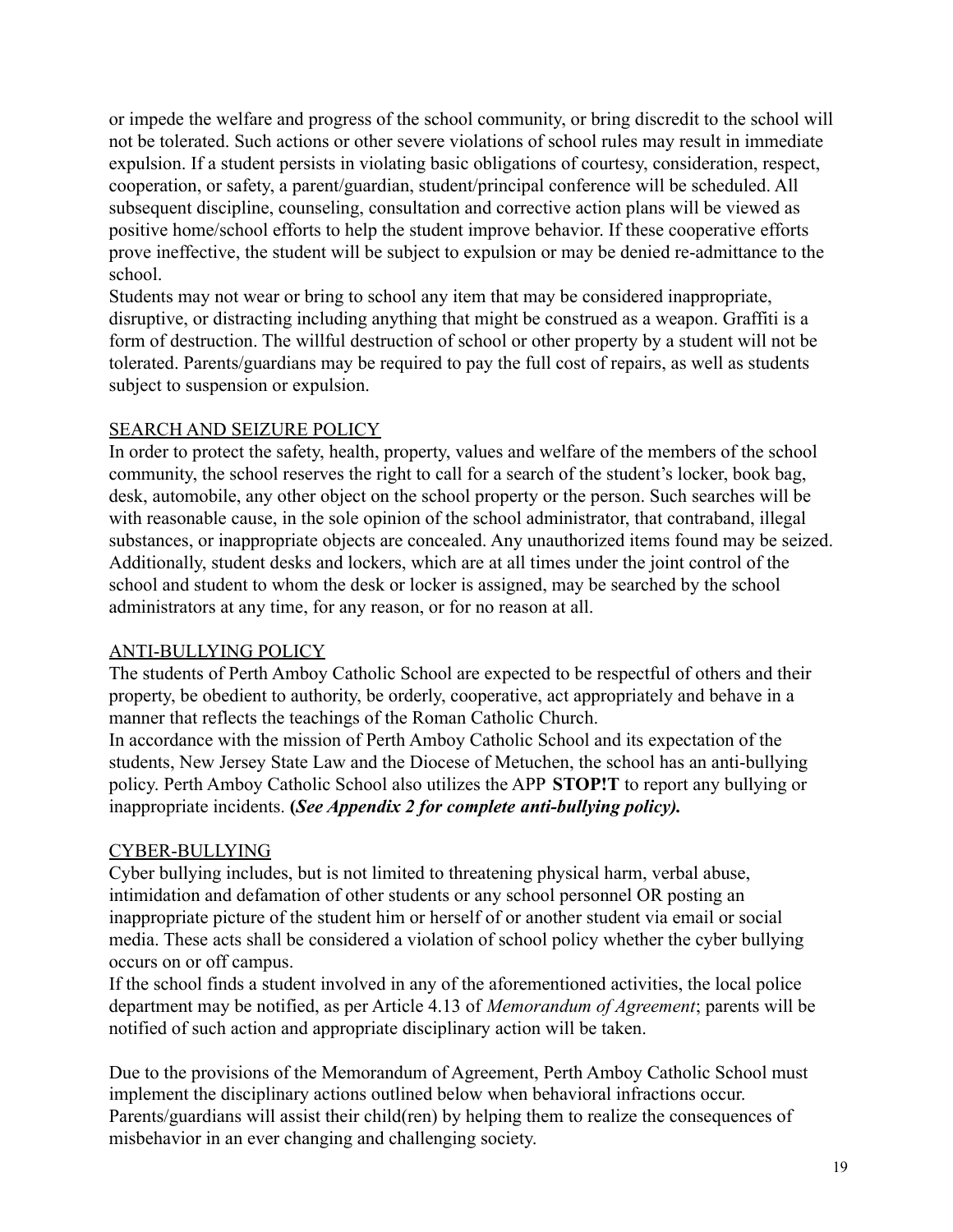## MODIFIED MEMORANDUM OF AGREEMENT

*Perth Amboy Catholic School conforms to the discipline policy promulgated by the Department of Education and the Diocese of Metuchen which is reprinted below:*

"Students who choose to disrupt the order of the school, violate policies or regulations, or infringe on the rights of other students, interfere with the teaching or supervisory duties or staff, must accept the consequences of these choices.

Students are expected to be respectful of others and of others' property; be obedient to authority; be orderly; cooperate with students, teachers and all others within the school; act in an appropriate manner and behave in a fashion that reflects the teachings of the Roman Catholic Church.

Failure to meet these standards of conduct shall result in the application of the following disciplinary actions:

School authorities shall follow the procedures outlined in the *Memorandum of Agreement* which has been entered into by the Diocese of Metuchen, the school and local law enforcement agencies. The behaviors cited below are a mere summary of the behaviors cited in the *Memorandum of Agreement* and are not intended in any way to supplement, revise, or supersede the specific language of that document.

- Physical violence or the threat of physical violence
- Bringing weapons to school
- Bringing drugs to school
- Threatening another person with weapons, drugs, and/or violence
- On-going bullying and/or even one instance of bullying the presents an imminent danger to others
- Bringing to school toys or other objects that can be dangerous or used as weapons

If a student engages an any one of the aforementioned acts, the *Memorandum of Agreement* requires the principal or his/her designee to:

- Call the local police department immediately upon being informed of the student's violation of this policy
- Call the parents/guardians to inform them of what has transpired
- Call the appropriate administrator in the Catholic Schools Office
- Suspend the student during the course of the police investigation

During the course of the suspension, the principal is required to collaborate with the Catholic Schools Office.

Policy of the Catholic Schools Office requires that the school inform the parents/guardians that the parents/guardians must: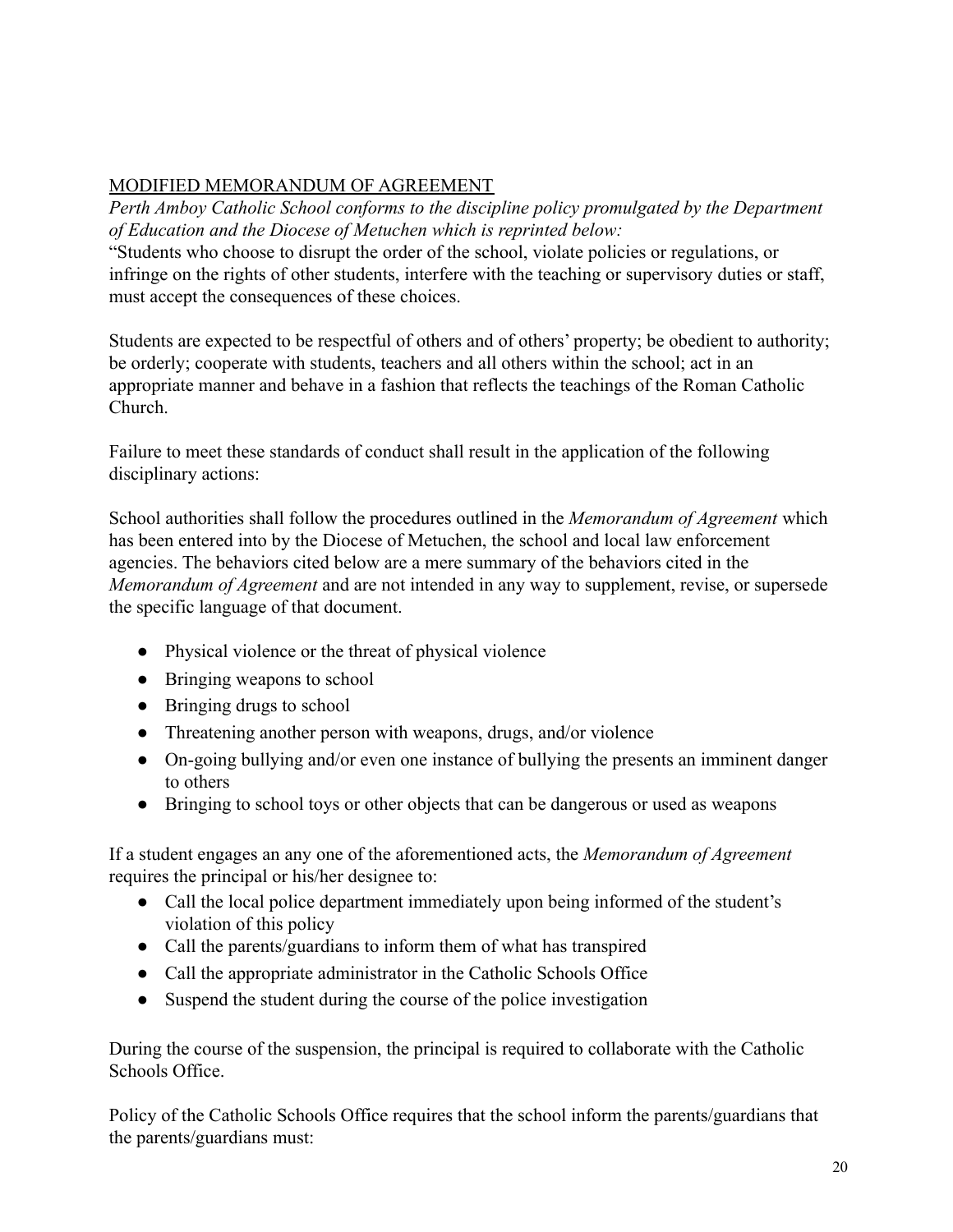- Arrange to have the student interviewed by a certified psychologist and
- Present a letter signed by the psychologist to the school principal to consider reinstatement to the school."

#### SEXTING POLICY

**The mission of all Catholic schools is to bring students closer to Jesus Christ by teaching and living the Gospel message in an environment where the unique value of each person is recognized, protected and respected. Certainly, issues of morality demand a strong partnership between the school and the family to protect students from dangers they do not foresee. The Catholic Church believes and teaches that human bodies are gifts from God and temples of the Holy Spirit. The Church defines chastity as the "successful integration of sexuality within the person and thus the inner unity of man in his bodily and spiritual being." (CCC2337)**

**Educators, when teaching the first, sixth, eighth, and ninth commandments, are called upon to include the use of social media as a significant part of the instruction they give. As our schools partner with families to model Catholic Social Teachings emphasizing the dignity of the human person takes on a new and different meaning while discussing sexting and related issues. In teaching our children about human sexuality within the framework of God's plan, we provide opportunities for moral decision making based on solid Catholic teachings.**

**The Diocese of Metuchen prohibits acts of harassment, intimidation or exploitation of all students. Each school must ensure a safe environment that reflects the Gospel and is conducive to student learning. With more students having access to phones and social media accounts, it is becoming easier for them to send and receive explicit messages and images. All students are expected to refrain from any and all conduct involving sexting. They are to respect the dignity of others and of themselves at all times. Sexting shall not be tolerated on school property, on the school bus, at any school sponsored function or off school grounds.**

In complying with this Policy, the following must be considered:

- Sexting is the production, possession or dissemination of sexual materials, including sexually suggestive text messages, nude/semi-nude photographs, or videos of themselves or others via cellular telephone or the internet by students on school property or at any school sponsored function. Sexting does not fuel committed, eternal love as God desires for us. It stands in opposition to God's plan for us, and for that reason it is wrong.
- Pornography consists in removing real or simulated acts from the intimacy of the partners, in order to display them deliberately to third parties. It offends against chastity because it perverts the conjugal act, the intimate giving of spouses to each other. It does grave injury to the dignity of its participants (actors, vendors, the public), since each one becomes an object of base pleasure and illicit profit for others. It immerses all who are involved in the illusion of a fantasy world. It is a grave offense. (CCC2354).
- Creating or sharing explicit images of a child is illegal, even if the person doing it is a child. A young person is breaking the law when they take an explicit photo or video of themselves or a friend; share an explicit image or video of a child, even if it is shared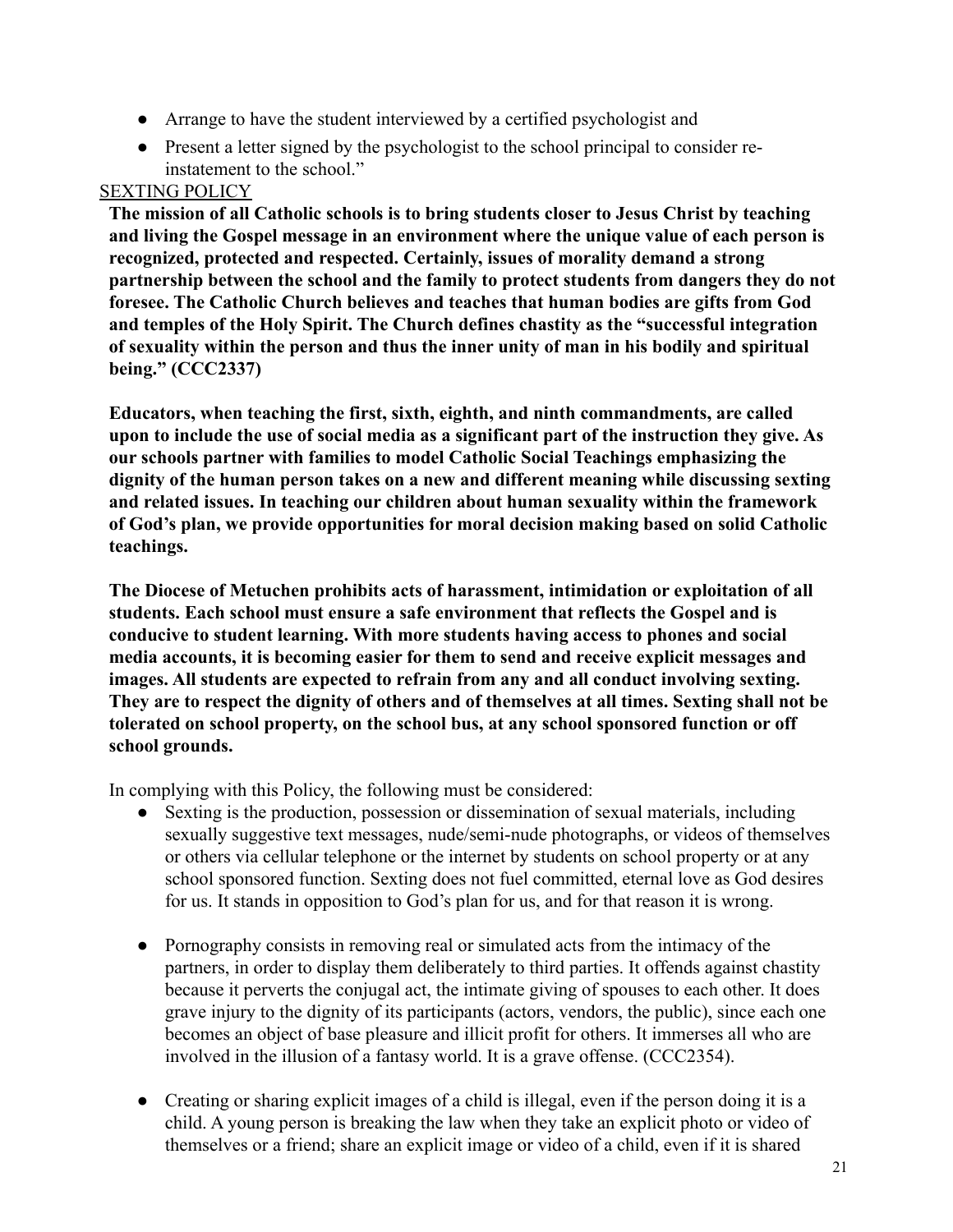between children of the same age; or, possess, download or store an explicit image or video of a child, even if the child gave his/her permission for it to be created. Images covered under the law include, but are not limited to, naked pictures, photos of intimate body parts, including topless photos of girls, any sex act and any sexually suggestive image, which includes photos of a person in undergarments/underwear. If it is found that a child under the age of 18 is in possession of any of these, has been sending them or taking these types of photos, the police can record it as a crime and the offender may be prosecuted.

In complying with the Policy, the following procedures must be observed:

- All reported incidents of sexting shall be dealt with immediately.
- The school will take immediate measures to protect the victim and others involved in the incident.
- Report to the Diocese of Metuchen Diocesan Response Officer.
- Report immediately to the Office of Schools, either the Superintendent or Assistant Superintendent.
- Report immediately to the local Police Department.
- Secure all cell phones, computers or other electronic devices that may contain or have disseminated sexual materials, including sexually suggestive text messages and nude or semi-nude photographs. Cell phones should be placed in Airplane mode to preserve the evidence.
- Secure all potential witnesses.
- Contact the parents of all students involved in the reported incident.
- Students involved in possession or transmission of inappropriate photos on their cell phones or other electronic devices may face some of all of the listed consequences:
- 1. Temporary removal from the classroom;
- 2. In-school or out-of-school suspension;
- 3. Parent conference;
- 4. Deprivation of privileges;
- 5. Suspension from sports participation;
- 6. Removal from After-School programs;
- 7. Counseling;
- 8. Therapy;
- 9. Expulsion.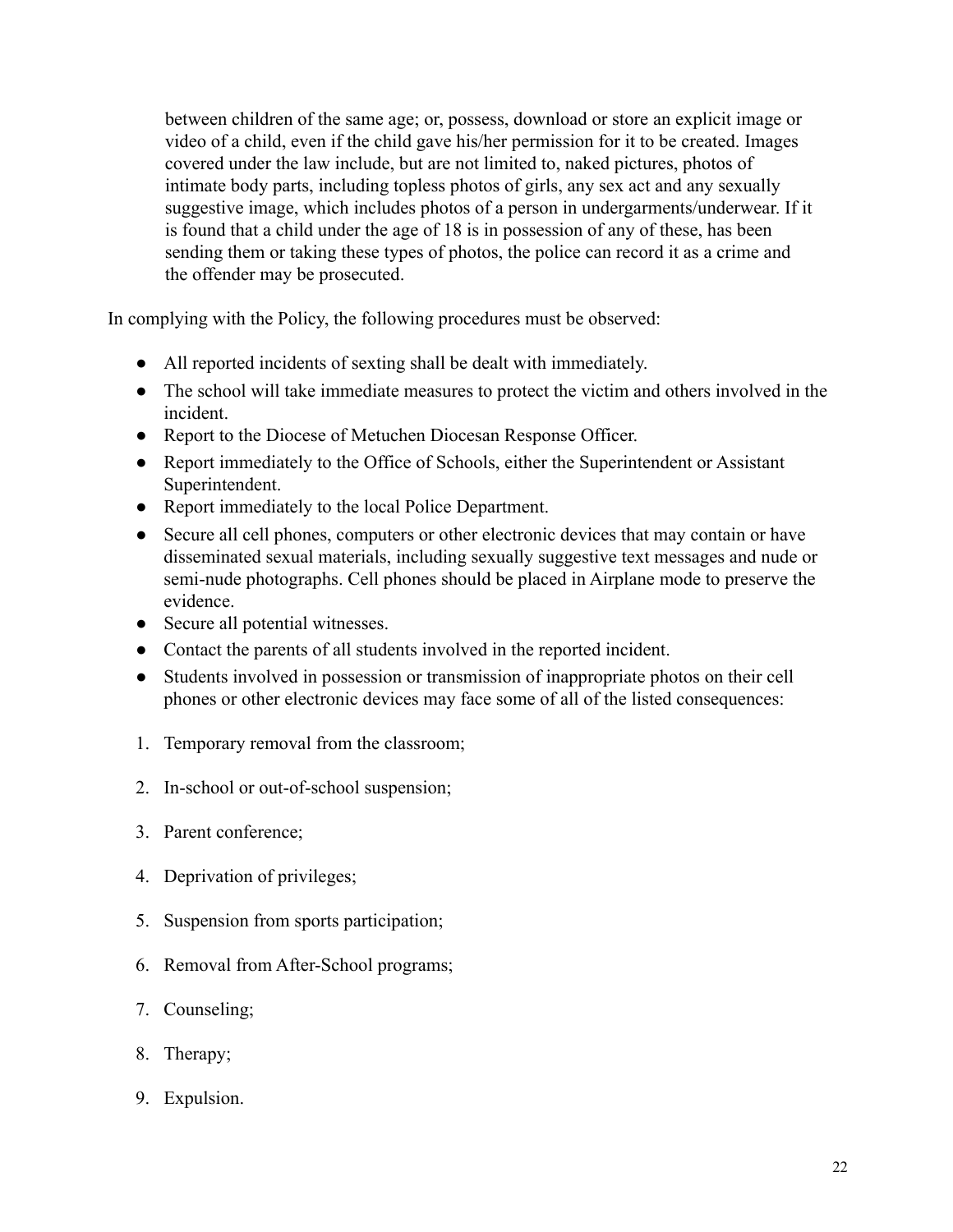#### FEDERAL, STATE AND DIOCESAN COMPLIANCE

#### CHILD ABUSE:

New Jersey State Law requires that any person who has reasonable cause to believe that a child may have been subjected to abuse or neglect must make a report to the New Jersey Division of Youth and Family Services.

#### ASBESTOS MANAGEMENT PLAN:

The school's Asbestos Management Plan is on file with the school office, as required by the Federal Hazard Emergency Response ACT (AHERA). This document is available for examination upon request.

#### HAZARDOUS SUBSTANCES;

L.L. 7, c.364 requires that notice of any construction or other activities involving the use of any hazardous substance be posted on the bulletin board in school.

#### PEST MANAGEMENT:

The school's pest management plan is on file in the school office as required by the State of New Jersey. This document is available for examination upon request. *Appendix 1*

#### SCHOOL TUITION

*All parishes and schools shall establish an annual minimum tuition rate for the school. The tuition rate shall meet the minimum tuition amount defined annually by the Office of Schools. The family tuition rate for a family with multiple children in the school will be determined according to Diocesan guidelines.*

In complying with the above **diocesan** policy: Perth Amboy Catholic School will systematically bill the parents for tuition during the school year using the FACTS program.

This company allows a parent to pay once a month directly by using the parents'/guardians' bank information. Full tuition for the first child, 75% of the full amount for the second child and 50% of the full amount for the third child. Any other children will not be charged tuition.

If a family neglects to pay tuition, the student(s) may be dismissed up until the end of the third quarter of the school year.

The school may refuse the privilege to sit for end-of-semester examinations and/or any extracurricular activities or celebrations to any student(s) whose family is in financial arrears. If a student has been dismissed by the end of the third quarter, a grade of "INComplete" will be placed on the student's record. If the student has been permitted to complete all four quarters and s/he maintains a passing grade, the student will receive a passing grade on his/her transcript.

According to Diocesan policies, a school is not compelled to register a student if a family is in financial arrears to the school. The Diocesan policy also gives the school the right to cancel the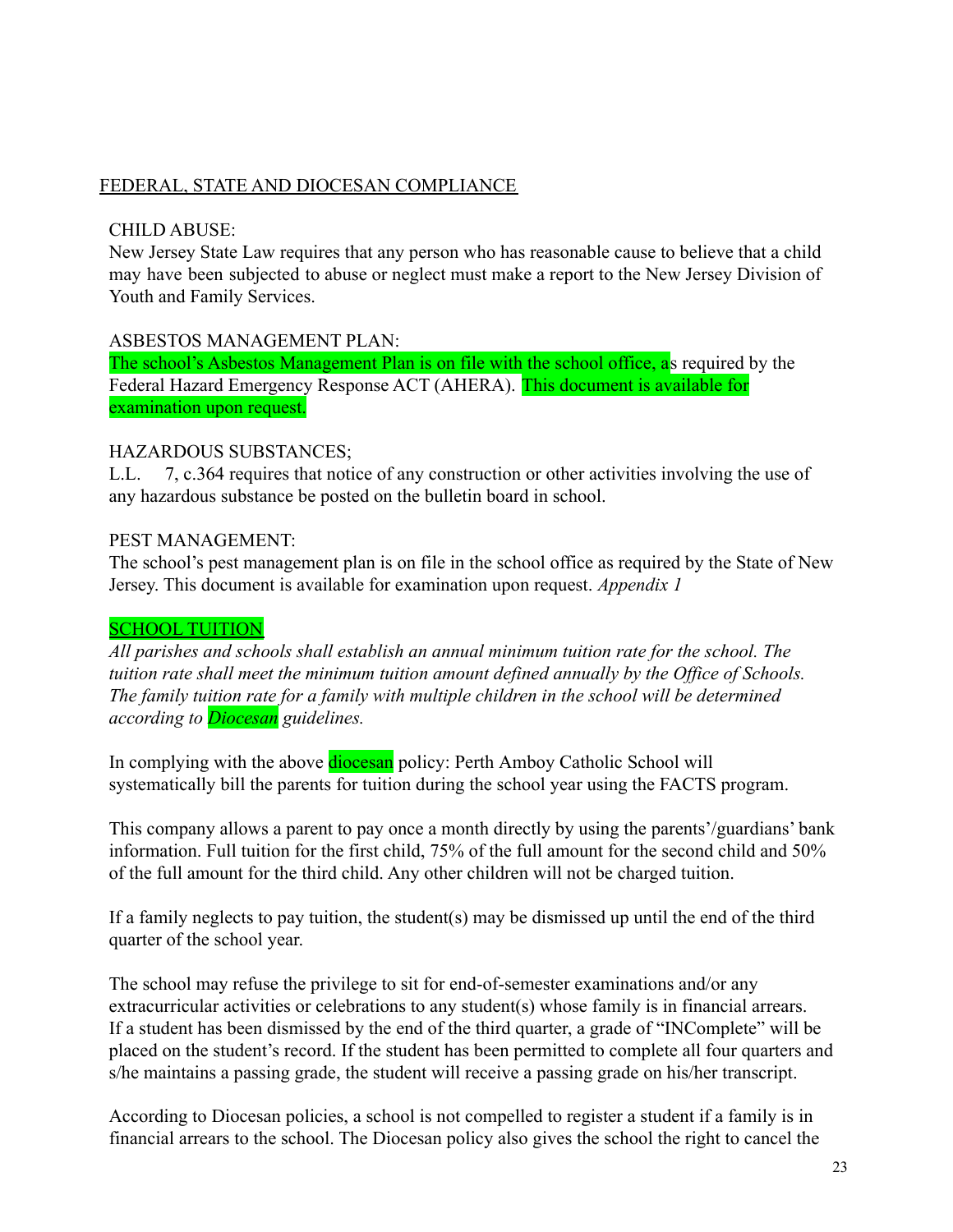registration of any student whose family fails to meet tuition payments to the school. *Appendix*

#### ANTI-BULLYING

**HIB "Harassment, intimidation or bullying**" is defined as any gesture or written, verbal, or physical act that takes place, and that is motivated by:

- a) an actual or perceived characteristic such as race, color, ancestry, national origin, gender, sexual orientation, gender identity and expression, or a mental, physical or sensory disability
- b) by any other distinguishing characteristic
- c) a reasonable person should know, under the circumstances, that the act(s) will have the effect of harming the student/staff member or damaging a student's /staff member's property, or placing the student/staff member in reasonable fear of harm to his/her person or damage to his/her property or
- d) has the effect of insulting or demeaning any student, group of students or staff member in such a way that it creates a hostile educational environment by interfering with the learning/teaching process or by severely or pervasively causing physical or emotional harm.

#### **Bullying is categorized as, but not limited to:**

**PHYSICAL:** hitting, kicking, spitting, choking, pushing, tripping, slapping, poking, hair pulling, biting, fighting, unwanted touching, threatening gestures, theft and written harassment including oppressive notes and e-mail and posts on social media. Bullying behavior also includes sexual harassment, gang or group initiations, hazing, artwork and/or photography.

**VERBAL:** insults, vulgar, violent or profane language, taunting, degrading teasing, name calling, threats, slander, passing blame, defaming and blackmail.

**PSYCHOLOGICAL:** (often called indirect or social bullying) social ostracism, rumors, shunning, intimidation, extortion, manipulation, character assassination, or threat to do harm.

Any of the above delivered by any electronic device is considered CYBER-BULLYING.

- Any person victimized by a bully will receive immediate attention in the form of protection, counseling and coping skills.
- Bystanders are considered persons who witness bullying and do nothing. They will be looked upon as contributing to the bullying incident and will be subject to appropriate consequences.
- Counseling will be provided.
- The Anti-Bullying Policy of Perth Amboy Catholic School is disseminated to all members of the school community by publication in this handbook and on the school website pacatholicschool.org.
- Perth Amboy Catholic School will continue to administer the New Jersey Child Assault Prevention Program (NJ CAP) to all students in grades Kindergarten through grade 8.

False reports of, or retaliation for, reporting harassment, intimidation, or bullying constitutes a violation of the Anti-Bullying policy and will result in immediate suspension.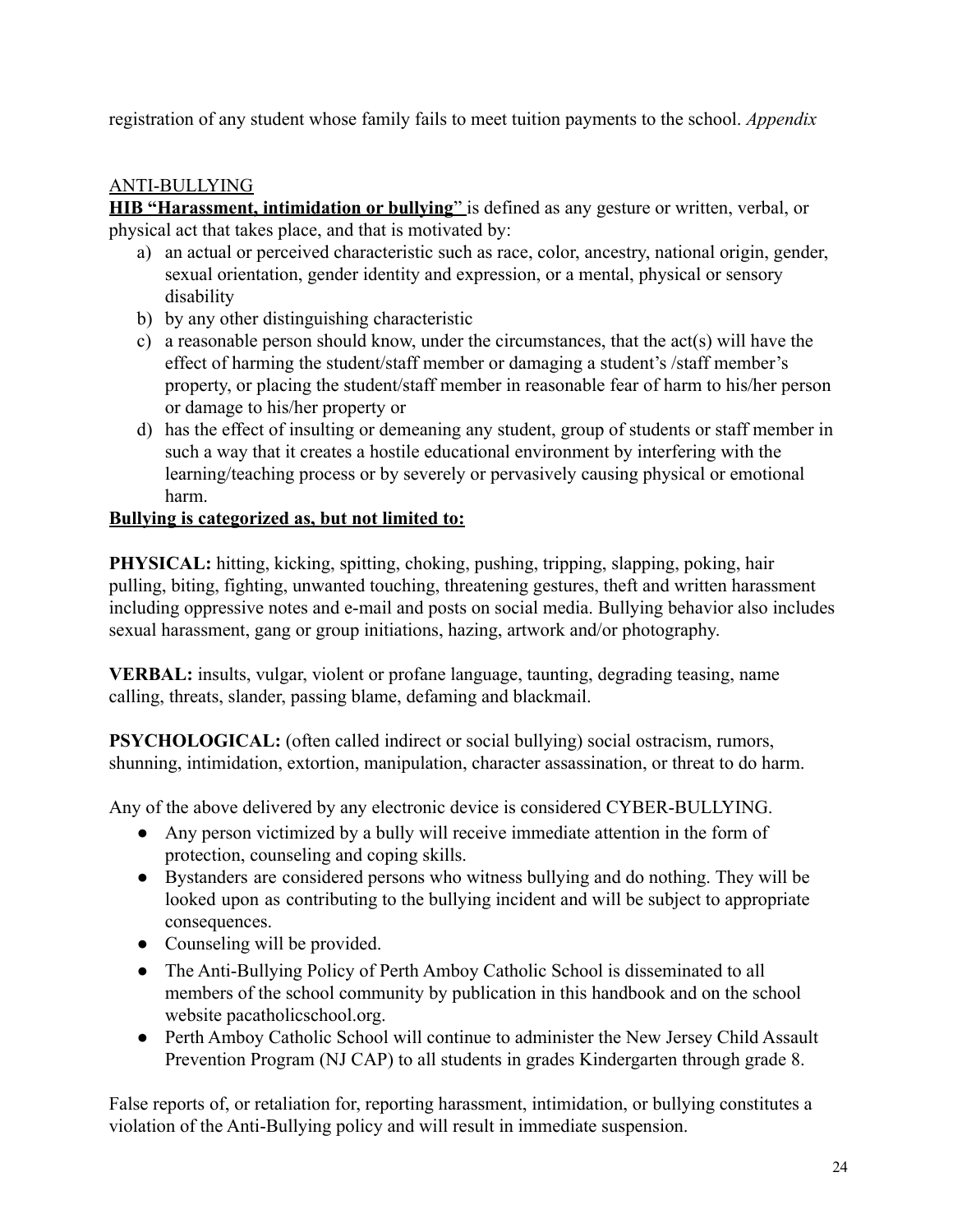## ACTIONS AND CONSEQUENCES FOR BULLYING BEHAVIORS *The principal reserves the right to use discretion in all disciplinary matters.*

#### **Prekindergarten through grade 3:**

| <b>Behavior: Teasing and/or exclusion</b> |                                                                                      |
|-------------------------------------------|--------------------------------------------------------------------------------------|
| First time:                               | Verbal behavior reminder                                                             |
|                                           | Second time: Privilege loss up to two days, Parent call, Reflection                  |
| Third time:                               | No class up to three days, Parent call, Reflection, Office referral                  |
| <b>Behavior: Physical bullying</b>        |                                                                                      |
| First time:                               | Verbal behavior reminder, Privilege loss of one day, Parent call,<br>Reflection      |
|                                           | Second time: No class for one day, Parent call, Reflection, Office referral          |
| Third time:                               | No class up to three days, Parent call, Reflection, Office referral                  |
|                                           | Behavior: Severe physical bullying, Threats of serious violence or Severe harassment |
| First time:                               | Office referral, Suspension, Police contact                                          |
|                                           | Second time: Office referral, Suspension, Police contact, Modify individual plan     |
|                                           | with behavior support professionals                                                  |
| Third time:                               | OUT OF SCHOOL SUSPENSION, Out Of School Re-entry Plan,<br>Police contact             |

### **Grades 4-8**

- Student referral to principal, parents notified, a behavior plan will be determined.
- This action may be repeated up to three times.
- A conference with parents/guardians, teacher(s) and principal will be held.
- Student will incur an in-school suspension.
- Student will meet with the guidance counselor.
- Student will incur an out-of-school suspension.
- Police intervention will be sought. Possible expulsion from school will result. *Appendix 3*

#### UNIFORM DRESS CODE

So that our students may not only do their best but look their best, everyone is asked to abide by the following uniform code:

Clothes are to be clean and pressed. Gym uniforms must be washed after each gym day. Shoes and shoelaces must be in good repair. All items of clothing must be labeled with the students' name. A complete list of uniform items is available from Flynn & O'Hara. **Daily Wear**

• The Perth Amboy Catholic School dress uniform is to be worn each day. When the weather is cool or cold, the school uniform sweater is included. No other sweaters or hoodies are permitted.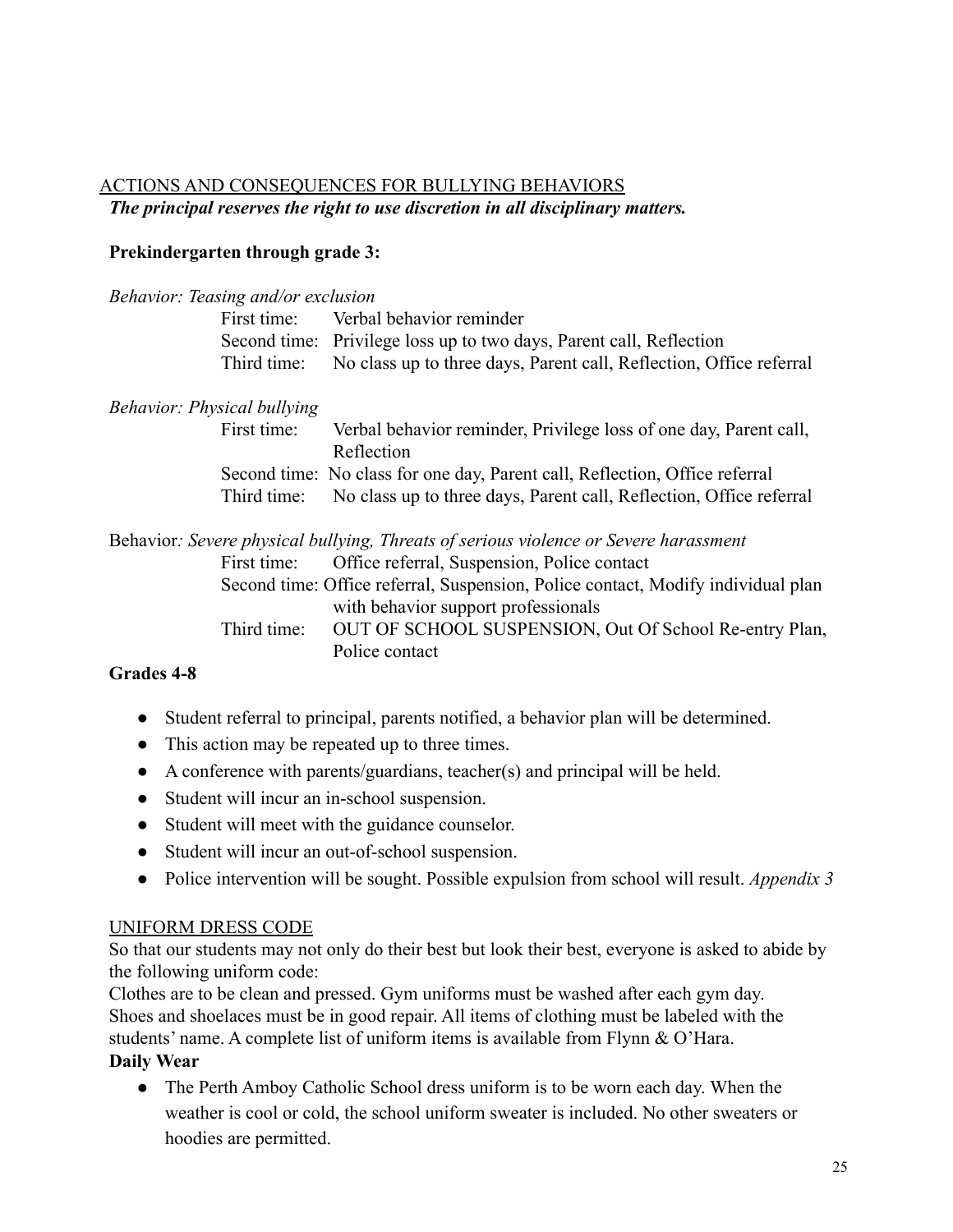- Boys' dress shirts and polos are to be tucked in their shorts or slacks, which are not to sag below the waist or drag on the ground. Belts are to be worn at all times and ties are always worn with dress shirts.
- Dress socks must be dark, crew length or longer.
- Girls' blouses are to be tucked in their slacks, jumpers, skirts, or skorts, which are to reach the knee. Navy knee socks or tights are to be worn.
- Dark rubber soles shoes, (ties, buckles or loafers) or black sneakers. No high-top sneakers, sandals, high heels, ballet flats, flip-flops or boots are permitted. If outdoor boots are worn for inclement weather, they are to be removed upon arrival and proper shoes worn during the day.
- Girls may wear one pair of stud earrings. For safety reasons, no hoops or dangling styles or bracelets. Boys may not wear earrings. Crosses, religious medals, watches, school rings and medical alert bracelets are permitted.
- Girls may wear clear or pale nail polish. Exaggerated length, colors/patterns or gels are not permitted for daily wear. With parent/guardian notification, a girl may have her nails done for a special family occasion.
- Cologne and perfume are discouraged with respect to the allergies and sensitivities of others.
- Hair should be clean and well groomed. Extreme, exaggerated styles or dyed hair that is the current fashion is unacceptable.
- The optional warm weather uniform is worn September/October and May/June only.
- The uniform is to be worn with school shoes, black or white sneakers.

### **Gym Day**

- Students come to school on gym days dressed in uniform gym clothes appropriate for the season.
- White or black sneakers properly tied with crew socks are worn.
- No jewelry is permitted in school on gym days with the exception of medical alert bracelets.
- Medical alert bracelets are to be taped in place.
- Students wearing glasses, braces or retainers must wear appropriate safety gear.
- Newly pierced ears must be covered with band-aids. Scheduling ear-piercing during the summer is encouraged.
- Long hair is to be tied back. *Appendix 4*

## PARKING, DROP OFF/PICK UP PROCEDURES

## **For the safety of our students, faculty, staff and visitors:**

ALL cars are to enter via the Mechanic Street entrance CLOSEST to Buckingham Avenue ONLY.

Proceed SLOWLY to the DROP OFF area NEAR the school building.

CARS ARE FORBIDDEN TO PULL UP TO THE SCHOOL CAFETERIA DOOR.

Turn left past handicap and teacher parking.

Turn left again past the telephone pole to the exit CLOSEST to DeKalb Avenue ONLY.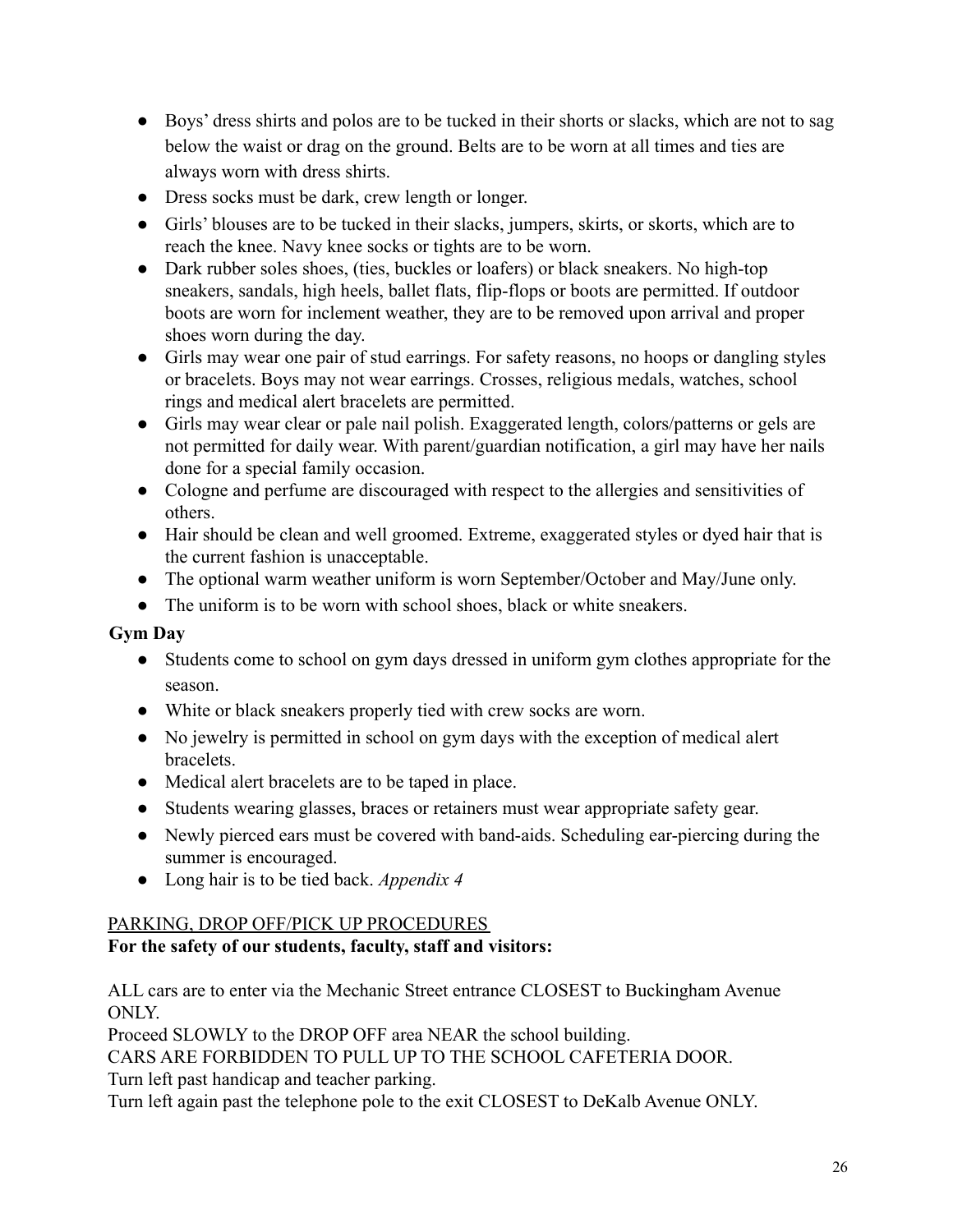Parent/guardian and visitor parking is available between the entrance and exit lanes.

## COVID PROTOCOL

#### COVID SAFETY GUIDELINES

<https://www.nj.gov/education/roadforward/docs/HealthAndSafetyGuidanceSY2122.pdf> <https://www.nj.gov/education/roadforward/docs/HealthAndSafetyGuidanceSY2122.pdf>

- Schools in the Diocese of Metuchen will comply with Executive Orders 251 and 252.
- Exemptions for wearing masks will be granted based upon requests from a doctor. A request from a parent is not acceptable. The form is attached.
- The school nurse should contact the parents of students requesting a copy of the student's proof of vaccination that can be used when contact tracing is necessary. Remind parents that students that are vaccinated will not have to quarantine, if they are exposed to someone with COVID.
- Students and employees may be asked to leave or not come into school if they test positive for COVID-19 or exhibit one or more of the symptoms of COVID-19, based on CDC guidance, that is not otherwise explained: } A fever of 100° F or greater } Cough } Shortness of breath or difficulty breathing } Chills } Repeated shaking with chills } Muscle pain } Headache } Sore throat } New loss of taste or smell } Fatigue } Congestion or runny nose } Nausea or vomiting } Diarrhea
- The CDC recommends that travel be delayed for those who are not fully vaccinated. If travel cannot be delayed, domestic and international travelers who are not fully vaccinated should get tested with a viral test 3-5 days after travel AND stay home and self-quarantine for a full 7 days after travel, even if they test negative. If testing is not completed post-travel, individuals should self-quarantine for 10 days. International travelers who are fully vaccinated should also get tested with a viral test 3-5 days after travel, self-monitor for symptoms, and isolate and get tested if symptoms develop. For those traveling to/from New Jersey, domestic travel is defined as lasting 24 hours or longer to states or U.S. territories other than those connected to New Jersey, such as Pennsylvania, New York, and Delaware.
- Unvaccinated students or staff who have household members experiencing COVID-19 symptoms and meet COVID-19 Exclusion Criteria should also be excluded from school. If the symptomatic household member tests positive for COVID-19, the student/staff member will need to quarantine. (updated 9/1/2021)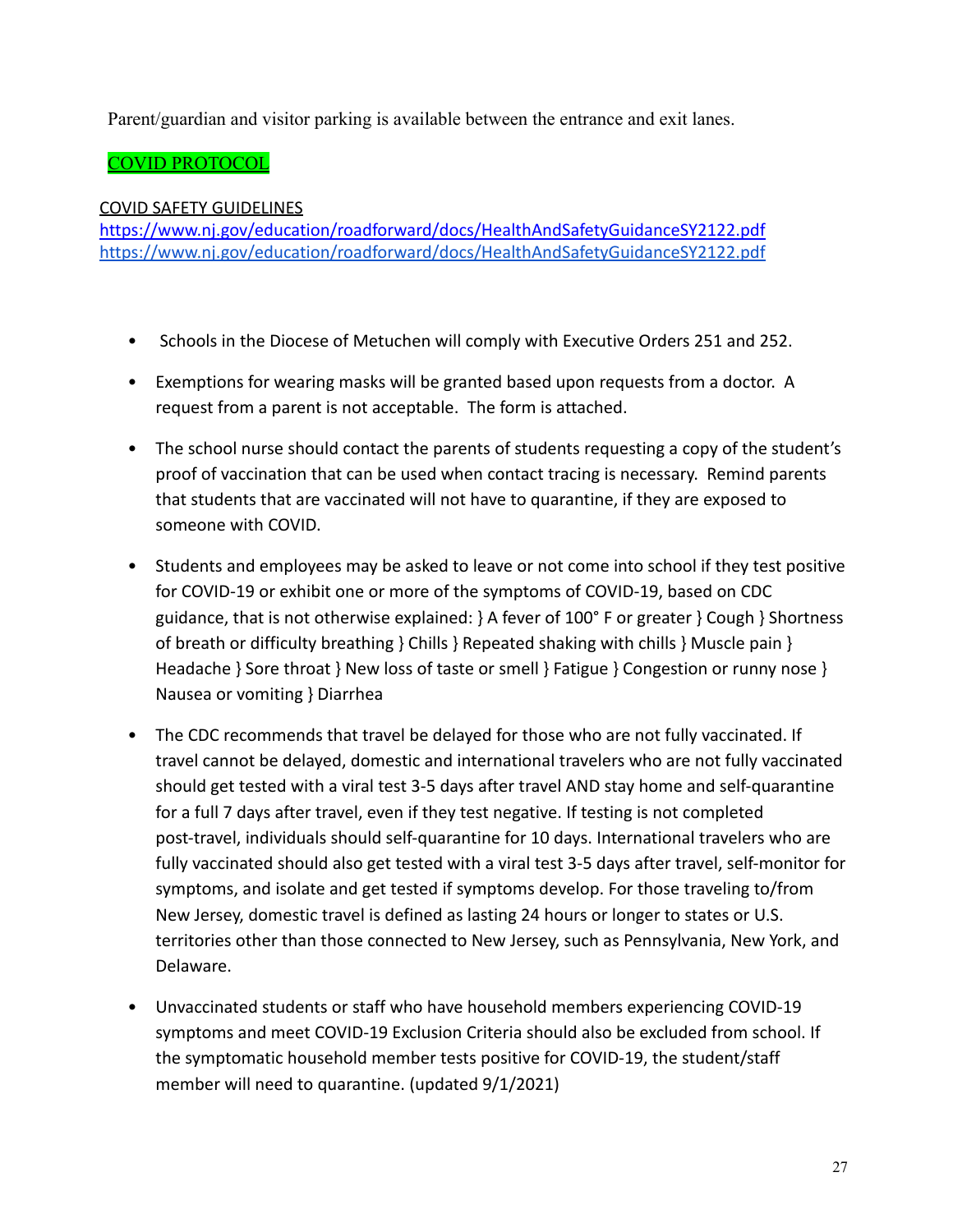- As per the governor's directive and in accordance with the Diocesan directive, every child must come to school each day with a mask. The mask must be worn throughout the day and may be removed during recess and lunch only.
- Any adult who is on school property will also be required to wear a mask at all times, including during drop off/pick up.
- Parents will need to make an appointment before coming into the building.
- This year, we will serve breakfast in the classroom and lunch in the cafeteria for all students.
- Within classrooms, maintain 3 feet of physical distancing to the greatest extent practicable, while outside of classrooms including in hallways, and indoors.
- As feasible, maintain cohorts or groups of students with dedicated staff who remain together throughout the day, including at recess, lunch times, and while participating in extracurricular activities.

Recommendations include:

- Facing desks in the same direction
- Avoiding grouped seating arrangements no greater than 3 or facing each other
- Arrange participants of early childhood programs head-to-toe during scheduled nap times